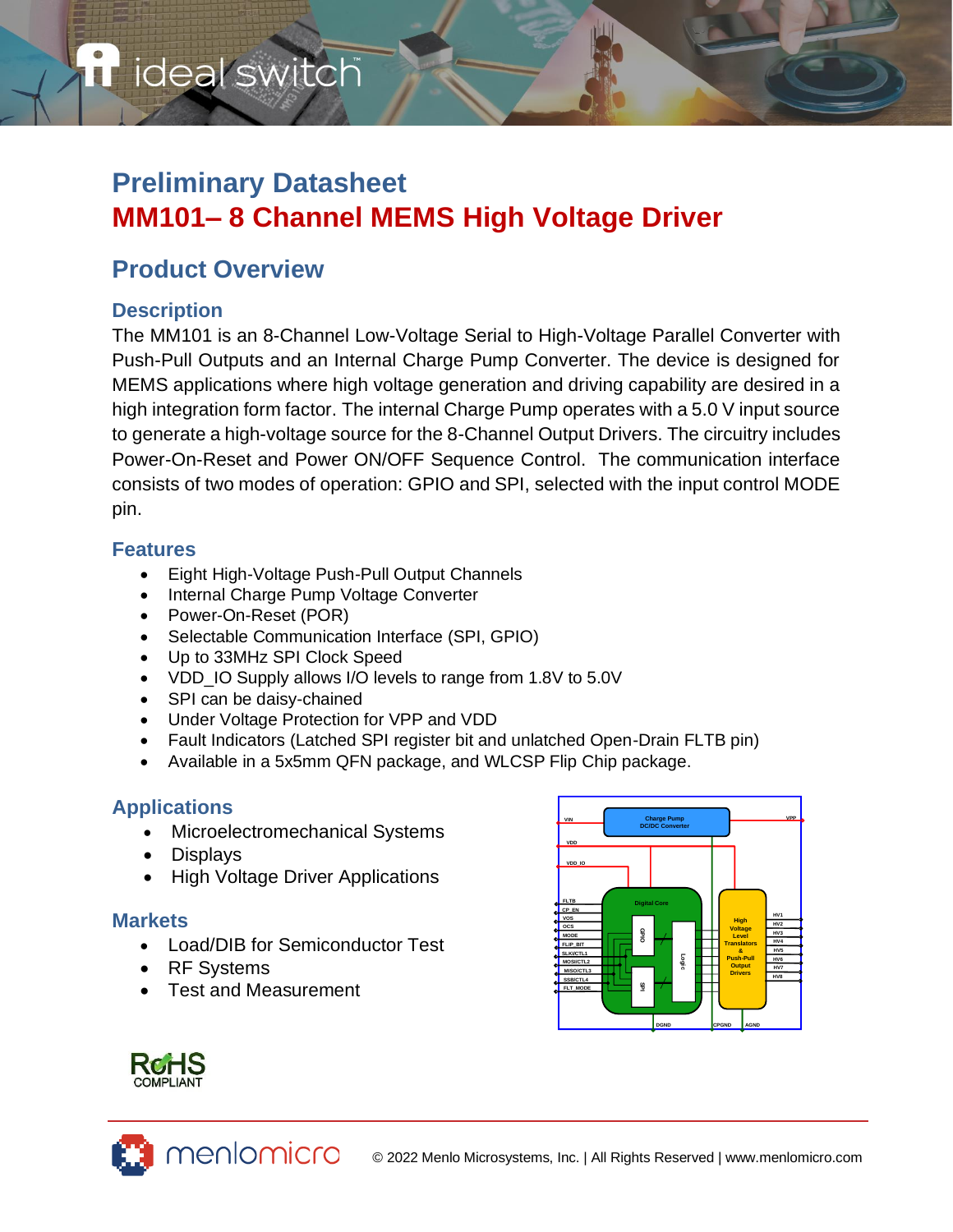# **Electrical Specifications**

# **Operating Characteristics**

### Absolute Maximum Ratings

Exceeding the maximum ratings as listed in [Table 1](#page-1-0) below may reduce the reliability of the device or cause permanent damage. Operation of the MM101 should be restricted to the limits indicated in Recommended Operating Conditions

#### Electrostatic Discharge (ESD) Safeguards

The MM101 is a Class 0 ESD device. When handling the MM101, observe precautions as with any other ESD sensitive device. Do not exceed the voltage ratings specified in Table 1 below.

#### Power Sequencing

### **Power-Up Sequence**

- Connect Ground
- Apply VDD, VDD\_IO and VIN no supply sequencing restrictions on VDD, VDD\_IO and VIN.
- Apply VPP (if using external high voltage supply)
- Apply input control signals

### **Power Down Sequence**

• Reverse the order of the Power-Up sequence.

# **Parameter Symbol Min Max Unit DC Supply Voltage**  $\begin{array}{|c|c|c|c|c|c|c|c|} \hline \text{DCD} & -0.3 & 3.6 & \text{V} \ \hline \end{array}$ **I/O Supply Voltage** VDD\_IO -0.3 5.5 V **Charge Pump Input** VIN -0.3 5.5 V **Charge Pump High Voltage Output | VPP | -0.3 | 105 | V Logic Input Voltage**  $\qquad \qquad$  **CONSUMING THE SET OF A SET OF A SET OF A SET OF A SET OF A SET OF A SET OF A SET OF A SET OF A SET OF A SET OF A SET OF A SET OF A SET OF A SET OF A SET OF A SET OF A SET OF A SET OF A SET O** + 0.3  $\vee$ **ESD rating of low voltage pins HBM ESD rating of VPP pin HBM** 1000 V **ESD rating of HV# pins HBM** 500 V **Junction Temperature Range** -55 165 °C **Storage Temperature Range** 165 165  $\degree$ C

### <span id="page-1-0"></span>**Table 1 Absolute Maximum Ratings**

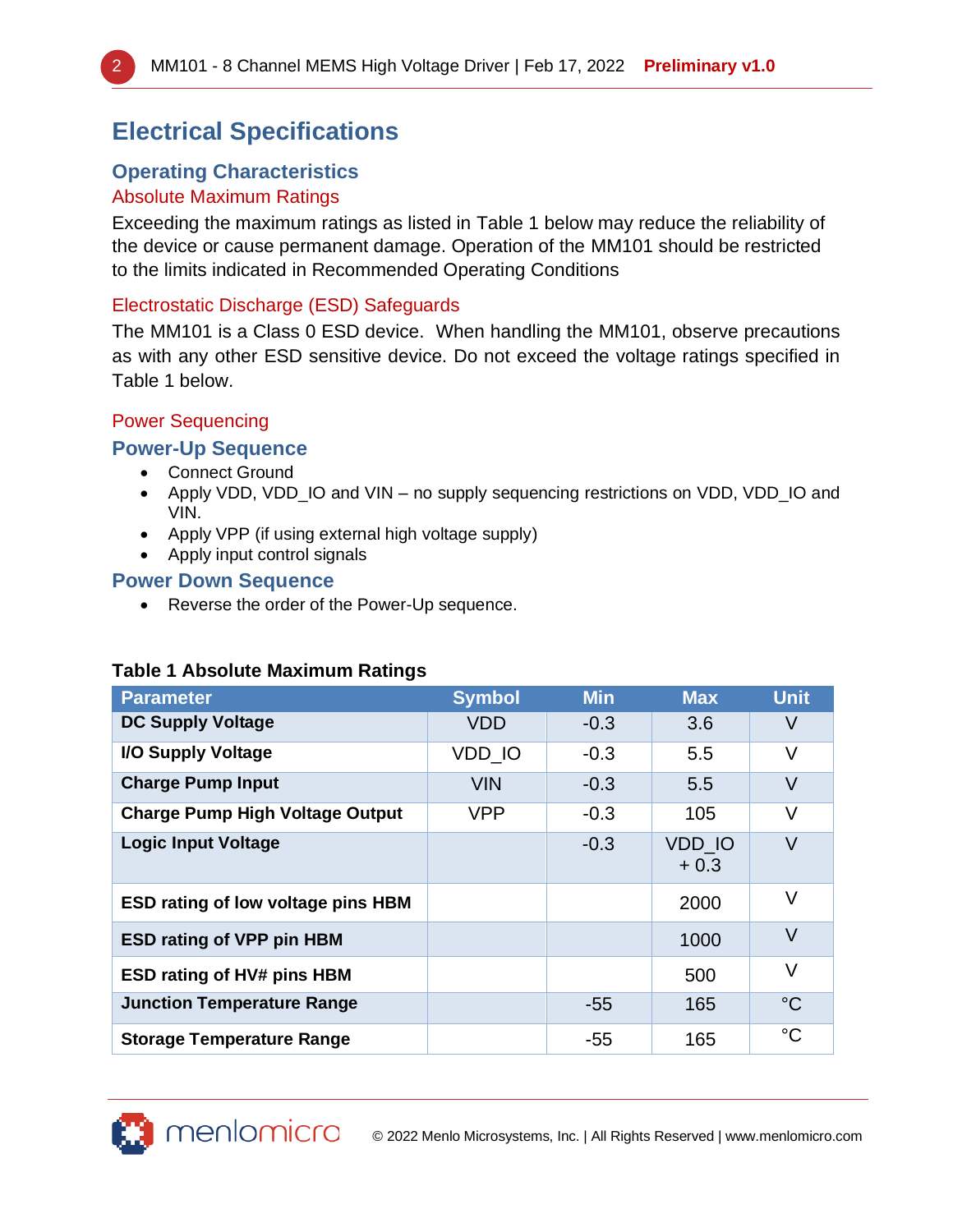| <b>Parameter</b>                       | <b>Symbol</b>              | <b>Min</b>     | <b>Max</b>   | <b>Unit</b>     | <b>Conditions</b>                  |
|----------------------------------------|----------------------------|----------------|--------------|-----------------|------------------------------------|
| <b>High Voltage</b><br><b>Supply</b>   | <b>VPP</b>                 | 10             | 100          | V               | If using<br>external VPP<br>supply |
| <b>High-level</b><br>input voltage     | Vıн                        | 0.7 * VDD IO   | VDD IO       | V               |                                    |
| Low-level<br>input voltage             | $\mathsf{V}_{\mathsf{IL}}$ | $\overline{0}$ | 0.3 * VDD IO | V               |                                    |
| <b>Operating</b><br><b>Temperature</b> |                            | $-55$          | 125          | $\rm ^{\circ}C$ | Ambient                            |

### **Table 2 Recommended Operating Conditions**

### **Electrical Characteristics**

All specifications valid over full supply voltage and operating temperature range unless otherwise noted (Note 1). Operating with all analog and digital GND pins connected to system ground (0 V). VPP =  $85V$ , CPP =  $4.7nF$ , unless otherwise specified.

#### **Table 3 Power Supply Specifications**

| <b>Parameter</b>                                     | <b>Symbol</b>   | <b>Note</b> | <b>Min</b> | <b>Typ</b> | <b>Max</b> | <b>Unit</b> | <b>Test</b><br><b>Conditions</b>                                                                                       |
|------------------------------------------------------|-----------------|-------------|------------|------------|------------|-------------|------------------------------------------------------------------------------------------------------------------------|
| <b>Charge Pump</b><br><b>Power Supply</b>            | <b>VIN</b>      |             | 4.5        | 5.0        | 5.5        | V           |                                                                                                                        |
| <b>VIN Current</b><br>(Dynamic)                      | <b>I</b> VIND   | 2           |            | 1.5        | 2.5        | mA          | Charge pump<br>ON, $VPP = 85V$ ,<br>$I_{\text{OUT}} = 20uA,$<br>outputs switching<br>at 10 kHz,<br>$C_L = 2pF$ per CH. |
| <b>VIN</b><br>Quiescent<br><b>Current</b>            | <b>I</b> VINQ   |             |            | 1.25       | 2.0        | mA          | Charge pump<br>ON, $VPP = 85V$ ,<br>$I_{\text{OUT}} = 20uA,$<br>all I/O static                                         |
| <b>Low Voltage</b><br><b>Logic Supply</b>            | <b>VDD</b>      | 2           | 3.0        | 3.3        | 3.6        | V           |                                                                                                                        |
| <b>VDD UVLO</b><br><b>Rising</b><br><b>Threshold</b> | <b>UVLORISE</b> |             | 2.77       |            | 2.95       | V           |                                                                                                                        |

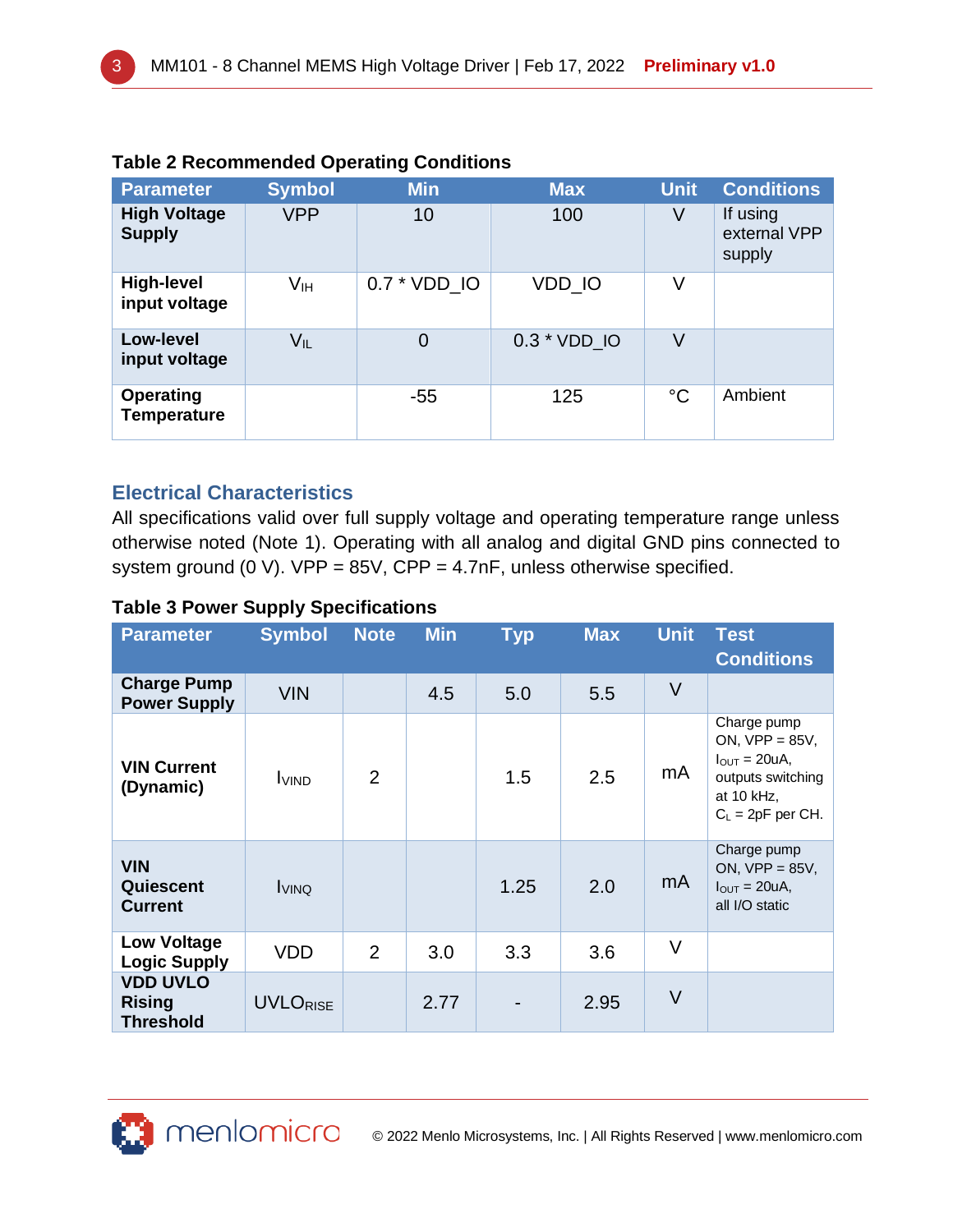| <b>VDD UVLO</b><br><b>Falling</b><br><b>Threshold</b>               | <b>UVLOFALL</b>         | 2.72 |        | 2.90 | V  |                                                                                   |
|---------------------------------------------------------------------|-------------------------|------|--------|------|----|-----------------------------------------------------------------------------------|
| <b>Low Voltage</b><br><b>Digital</b><br><b>Current</b>              | l <sub>DD</sub>         |      | 400    | 500  | μA | SPI mode<br>outputs switching<br>at 10 kHz,<br>$OCS = 0$ ,<br>$C_L = 2pF$ per CH. |
| <b>Low Voltage</b><br><b>Digital</b><br>Quiescent<br><b>Current</b> | <b>I</b> <sub>DDQ</sub> |      | 285    | 350  | μA | Charge Pump<br>OFF,<br>all I/O static                                             |
| <b>Low Voltage</b><br><b>Digital Sleep</b><br><b>Mode Current</b>   | <b>IDDSLEEP</b>         |      | $<$ 1  | 10   | μA | Charge pump<br>OFF,<br>Sleep Mode ON                                              |
| Logic<br><b>Reference</b><br>Level                                  | VDD_IO                  | 1.71 |        | 5.25 |    |                                                                                   |
| I/O Logic<br><b>Supply</b><br><b>Current</b>                        | $I_{DD\_IOQ}$           |      | $<$ 10 | 50   | uA | Outputs<br>switching at 10<br>kHz.                                                |

### **Table 4 Digital Interface AC and DC Specifications**

| <b>Parameter</b>                                                | <b>Symbol</b>     | <b>Note</b> | <b>Min</b>      | <b>Typ</b>       | <b>Max</b>     | <b>Unit</b> | <b>Test</b><br><b>Conditions</b> |
|-----------------------------------------------------------------|-------------------|-------------|-----------------|------------------|----------------|-------------|----------------------------------|
| Logic I/O<br><b>Level High</b>                                  | I/O <sub>VH</sub> |             | 0.7x<br>VDD_IO  |                  | VDD_IO         | $\vee$      |                                  |
| Logic I/O<br><b>Level Low</b>                                   | I/O <sub>VL</sub> |             | 0               |                  | 0.3x<br>VDD_IO | $\vee$      |                                  |
| Logic I/O<br><b>Hysteresis</b><br>(SCK only)                    | I/O <sub>VH</sub> |             |                 | 0.25             |                | $\vee$      |                                  |
| <b>Digital Input</b><br><b>Capacitance</b><br>(MM101-03)        | $C_{IN}$          |             |                 | 3                | 5              | pF          |                                  |
| <b>SDO Load</b><br><b>Capacitance</b>                           | C <sub>SDO</sub>  | 3,4         |                 |                  | 10             | pF          |                                  |
| <b>SDO Source</b><br>Current @<br>VDD_IO:<br>5V<br>3.3V<br>1.8V | <b>I</b> sdoh     |             | 180<br>75<br>20 | 290<br>140<br>35 |                | mA          | $VOUT = 0.8 x$<br>VDD_IO         |

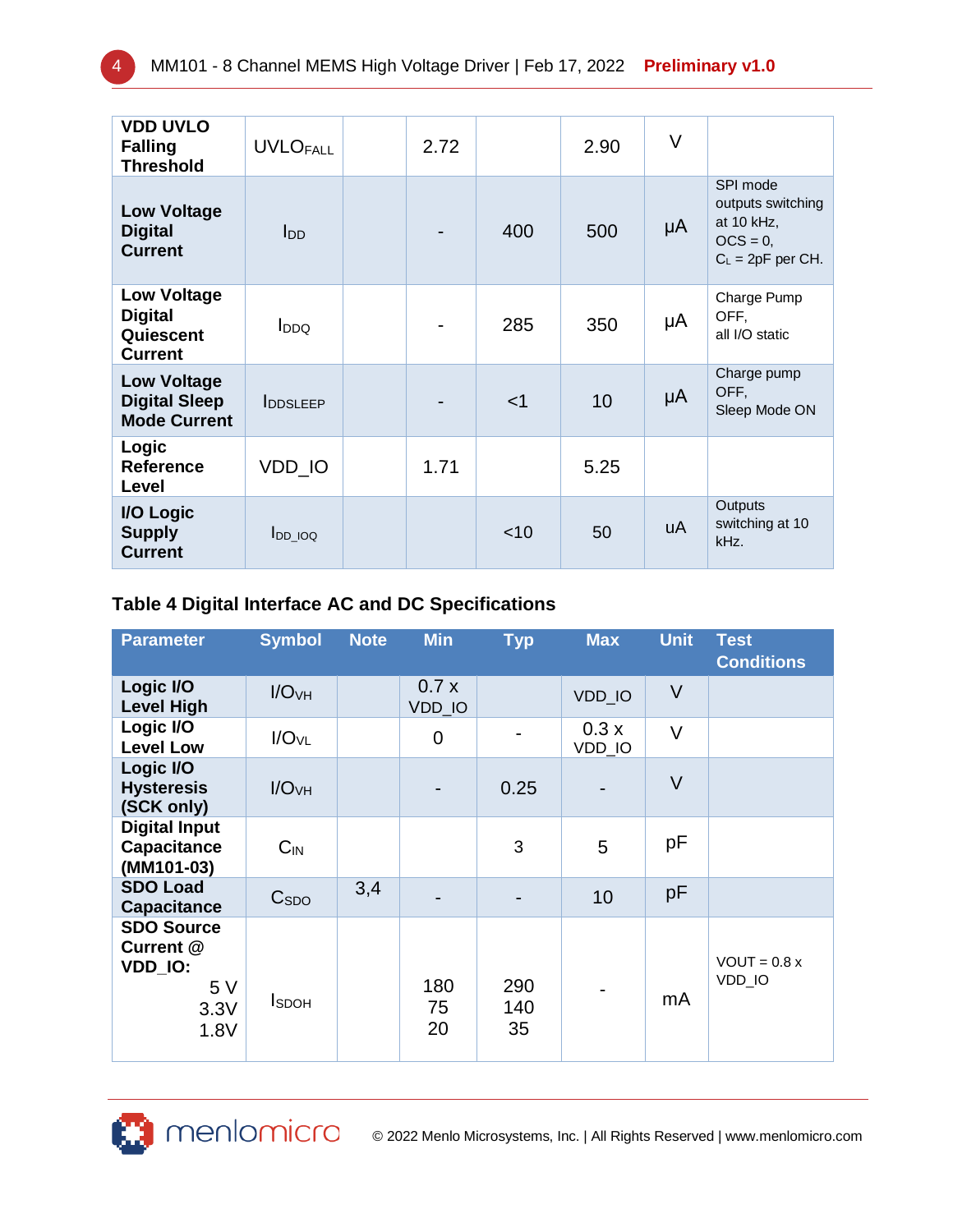| <b>SDO Sink</b><br>Current @<br>VDD_IO:<br>5.0 V<br>3.3V<br>1.8V | <b>I</b> SDOL    |                | 140<br>65<br>20 | 260<br>140<br>40 |     | mA        | $VOUT = 0.2 x$<br>VDD_IO.                                                                  |
|------------------------------------------------------------------|------------------|----------------|-----------------|------------------|-----|-----------|--------------------------------------------------------------------------------------------|
| Pull up<br>current at<br><b>SSB pins</b>                         | I <sub>VOS</sub> |                |                 | 20               |     | μA        | SSB pull-up is<br>only in SPI mode                                                         |
| <b>SSB pull-up</b><br>resistor (to<br>VDD_IO)                    | $R_{PU}$         |                | 120             | 200              | 280 | $k\Omega$ | <b>SPI MODE</b>                                                                            |
| Internal pull<br>down<br>resistors                               | $R_{PD}$         | $\overline{7}$ | 120             | 200              | 280 | $k\Omega$ | SSB pull down is<br>only in GPIO<br>mode                                                   |
| CP_EN pin<br>toggle low<br>time                                  | <b>T</b> TOGGLE  |                | 500             |                  |     | ns        | Minimum time<br>CP_EN has to be<br>held low to re-<br>start the IC from<br>fault condition |
| FLTB pin max<br>sink current                                     |                  |                | 65              | 140              |     | mA        | $FLTB = GND$<br>VDD_IO=3.3V                                                                |

# **Table 5 Digital Interface Timing Specifications**

| <b>Parameter</b>                                | <b>Symbol</b>      | <b>Note</b>    | <b>Min</b>     | <b>Typ</b> | <b>Max</b>     | <b>Unit</b> | <b>Test</b><br><b>Conditions</b> |
|-------------------------------------------------|--------------------|----------------|----------------|------------|----------------|-------------|----------------------------------|
| <b>SPI Clock</b><br><b>Frequency</b>            | <b>SCK</b>         |                |                |            | 33             | <b>MHz</b>  |                                  |
| <b>SDI Valid to</b><br><b>SCK Setup</b><br>Time | tsu                |                | $\overline{2}$ |            |                | ns          |                                  |
| <b>SDI Valid to</b><br><b>SCK Hold</b><br>Time  | t <sub>HD</sub>    |                | 5              |            |                | ns          |                                  |
| <b>SCK High</b><br><b>Time</b>                  | tнı                |                | 15.5           |            | $\blacksquare$ | ns          |                                  |
| <b>SCK Low</b><br>Time                          | $t_{LO}$           |                | 15.5           |            | -              | ns          |                                  |
| <b>SSB Pulse</b><br><b>Width</b>                | $t_{\text{CSH}}$   | $\overline{2}$ | 15             |            | -              | ns          |                                  |
| <b>LSB SCK to</b><br><b>SSB High</b>            | t <sub>CSHLD</sub> |                | 15             |            | $\blacksquare$ | ns          |                                  |
| <b>SSB Low to</b><br><b>SCK High</b>            | tcssu              |                | 15             |            | -              | ns          |                                  |



CO 2022 Menlo Microsystems, Inc. | All Rights Reserved | www.menlomicro.com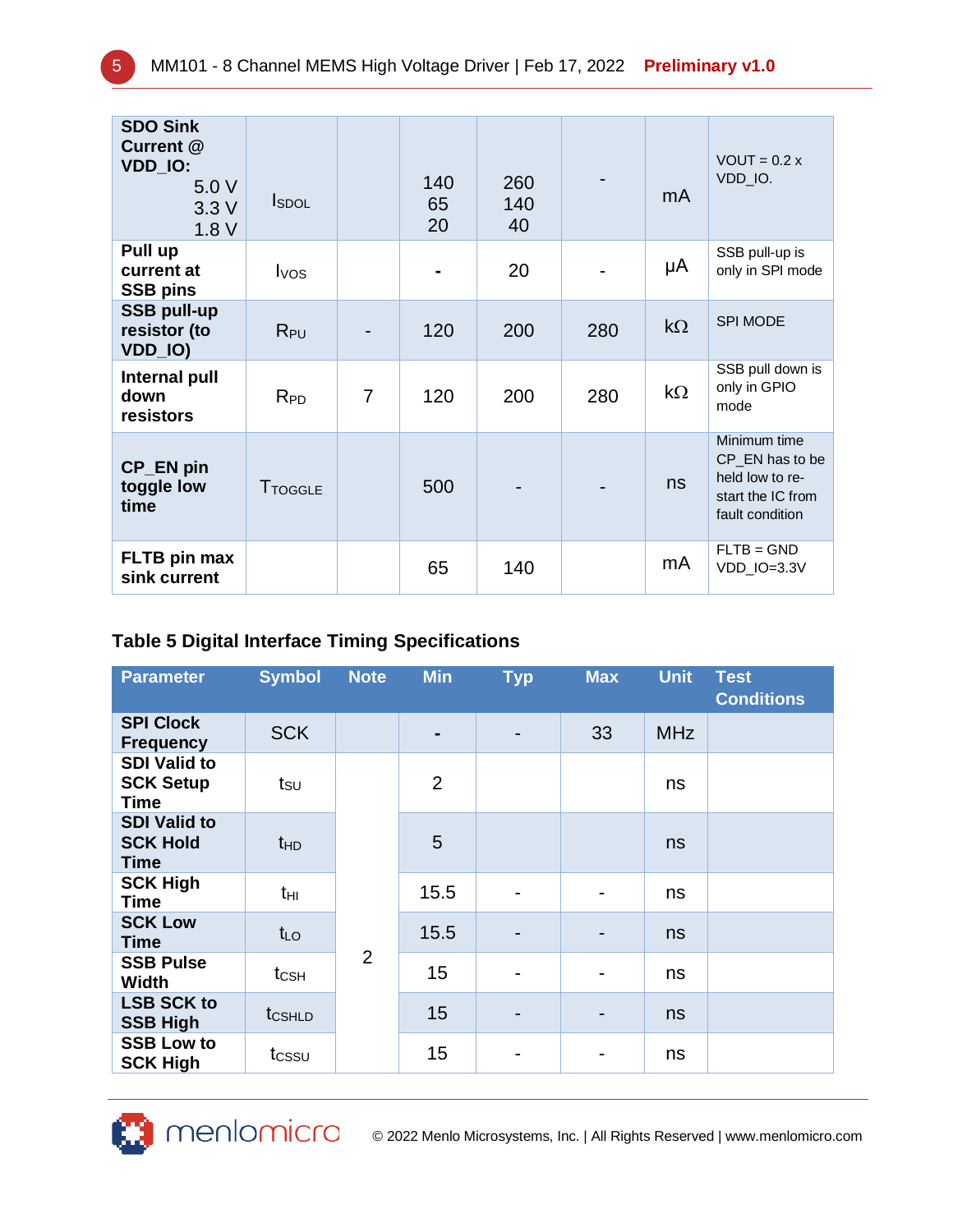| <b>SDO</b><br>Propagation<br><b>Delay from</b><br><b>SCK Falling</b><br><b>Edge</b> | tsdoh             | 10                       | -                        | ns | $C_L = 10pF$ |
|-------------------------------------------------------------------------------------|-------------------|--------------------------|--------------------------|----|--------------|
| <b>SDO Output</b><br><b>Valid after</b><br><b>SSB Low</b>                           | tcspo             | 20                       | $\overline{\phantom{a}}$ | ns |              |
| <b>SSB Inactive</b><br>to SDO High<br>Impedance                                     | t <sub>SDOZ</sub> | $\overline{\phantom{0}}$ | 10                       | ns |              |

# **Table 6 Charge Pump and Driver Specifications**

| <b>Parameter</b>                                                          | <b>Symbol</b>      | <b>Note</b>    | <b>Min</b> | <b>Typ</b> | <b>Max</b> | <b>Unit</b> | <b>Test</b><br><b>Conditions</b>                                                      |
|---------------------------------------------------------------------------|--------------------|----------------|------------|------------|------------|-------------|---------------------------------------------------------------------------------------|
| <b>High Voltage</b><br><b>CP Output</b><br>Low Level<br><b>High Level</b> | <b>VPP</b>         |                | 77<br>87   | 80<br>90   | 83<br>93   | $\vee$      |                                                                                       |
| <b>Maximum</b><br><b>Charge Pump</b><br>Output<br><b>Current</b>          | ICP, MAX           |                | 15         |            |            | μA          | $VIN = 4.5V$<br>$VPP = 85V$                                                           |
| <b>Charge Pump</b><br><b>Output Ripple</b><br>(peak-to-<br>peak)          | VRIPPLE            | $\overline{2}$ |            |            | 10         | mV          | All HV Driver<br>Outputs Off                                                          |
| Droop in VPP<br>voltage                                                   | V <sub>DROOP</sub> | $\overline{2}$ |            |            | 0.2        | $\vee$      |                                                                                       |
| Power-On-<br><b>Reset</b>                                                 | <b>POR</b>         | 3              |            | 1.25       | 2.50       | ms          | Delay from<br>application of VIN<br>and VDD to all<br>circuits active and<br>stable   |
| <b>Charge Pump</b><br><b>Start-Up Time</b>                                | $T_{ST}$           | 5              |            | 20         | 33         | ms          | $VIN = 4.5V$ ,<br>$VPP = 90V$<br>$I_{\text{OUT}} = 20uA$<br>VPP bypass<br>$C = 4.7nF$ |
| <b>Driver Output</b><br><b>Voltage High</b>                               | HV <sub>OH</sub>   |                | $VPP-1$    |            |            | $\vee$      |                                                                                       |



CO 2022 Menlo Microsystems, Inc. | All Rights Reserved | www.menlomicro.com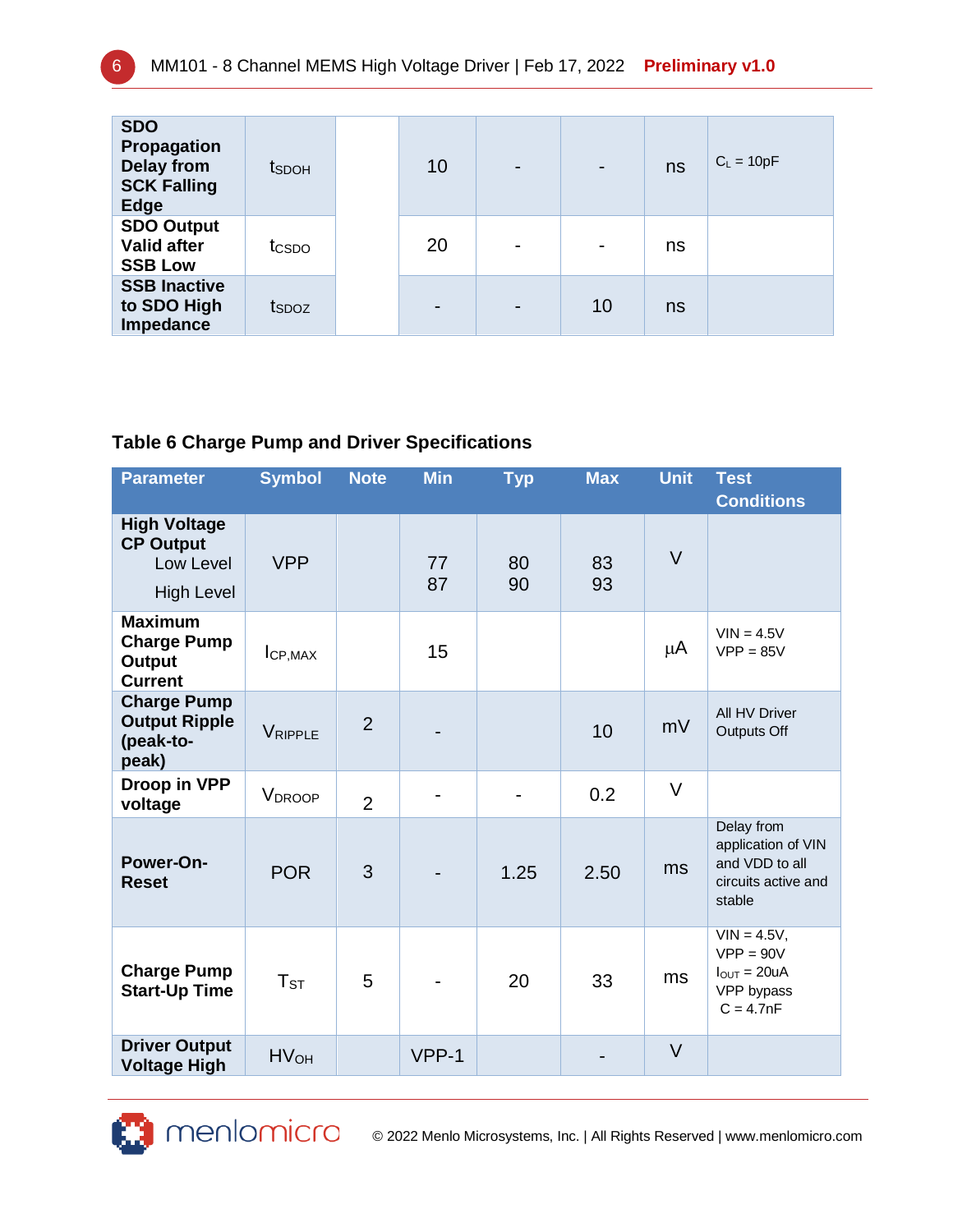| <b>Driver Output</b><br><b>Voltage Low</b>                               | <b>HV<sub>OL</sub></b> |   |          |          | 1        | $\vee$ |                             |
|--------------------------------------------------------------------------|------------------------|---|----------|----------|----------|--------|-----------------------------|
| <b>Driver Output</b><br><b>Current</b><br>Low Level<br><b>High Level</b> | $I_{\text{HV}\#}$      |   | 24<br>48 | 30<br>60 | 36<br>72 | μ $A$  | Per channel<br>$VPP = 85 V$ |
| Output<br><b>Enable Rising</b><br><b>Threshold</b>                       | $V_{EN}$               |   | 75<br>65 | 78<br>68 | 81<br>71 | V      | VOS=HIGH<br>VOS=LOW         |
| <b>Output</b><br><b>Disable</b><br><b>Falling</b><br><b>Threshold</b>    | <b>V<sub>DIS</sub></b> |   | 68<br>58 | 71<br>61 | 74<br>64 | $\vee$ | <b>VOS=HIGH</b><br>VOS=LOW  |
| <b>Spurious</b><br><b>Performance</b>                                    | P <sub>SPUR</sub>      | 6 |          |          | $-123$   | dBm    | Spread Spectrum<br>ON       |

Notes:

- 1. Specs are production tested at room temperature with temperature guard bands built into the limits unless otherwise noted.
- 2. Specification is obtained by characterization.
- 3. Specification is for design guidance only.
- 4. SDO load capacitance = PCB trace from SDO to input port (MM101 SDI or  $\mu$ C) + receiver C<sub>IN</sub>
- 5. (from CP\_EN pin or bit toggled high to VPP rises to 90% of set value)
- 6. Clock power measured in the RF path of an MM5130 MEMs switch. Measured with one channel enabled, and with 50Ω terminations on all RF ports.
- 7. The following pins have pull-down resistors: SDI, SCK, SSB, CP\_EN, FLIP\_BIT, OCS, and FLT\_MODE.



*Figure 1: SPI Timing Diagram*

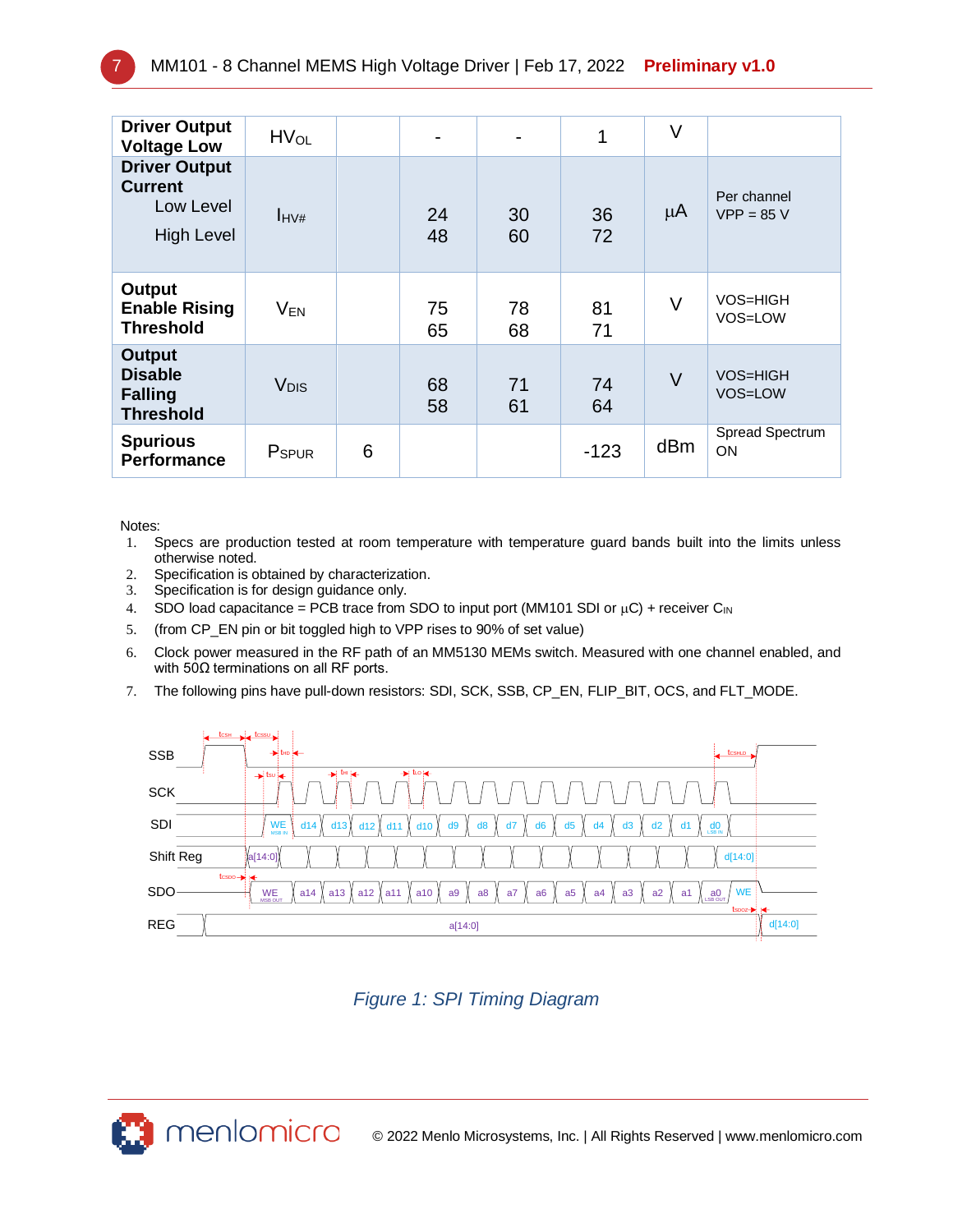# **Functional Block Diagram**



*Figure 2: Functional Block Diagram*

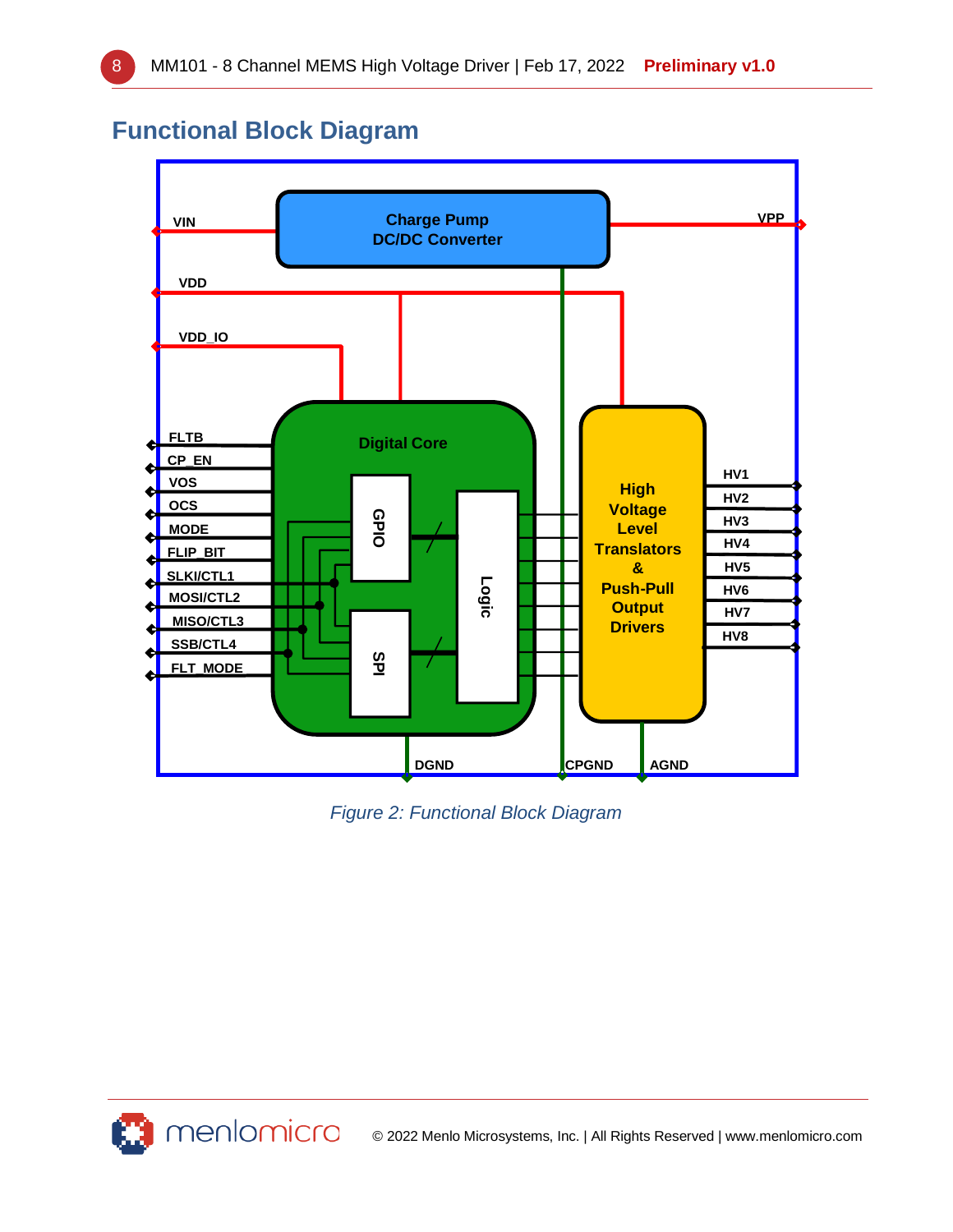# **32-Lead QFN Package Pinout**

menlomicro



*Figure 3: MM101 5 mm x 5 mm QFN package pinout (Top View/As Mounted)*



*Figure 4: MM101 2.37 mm x 1.58 mm Flip-Chip package pinout (Top View/As Mounted)*

© 2022 Menlo Microsystems, Inc. | All Rights Reserved | www.menlomicro.com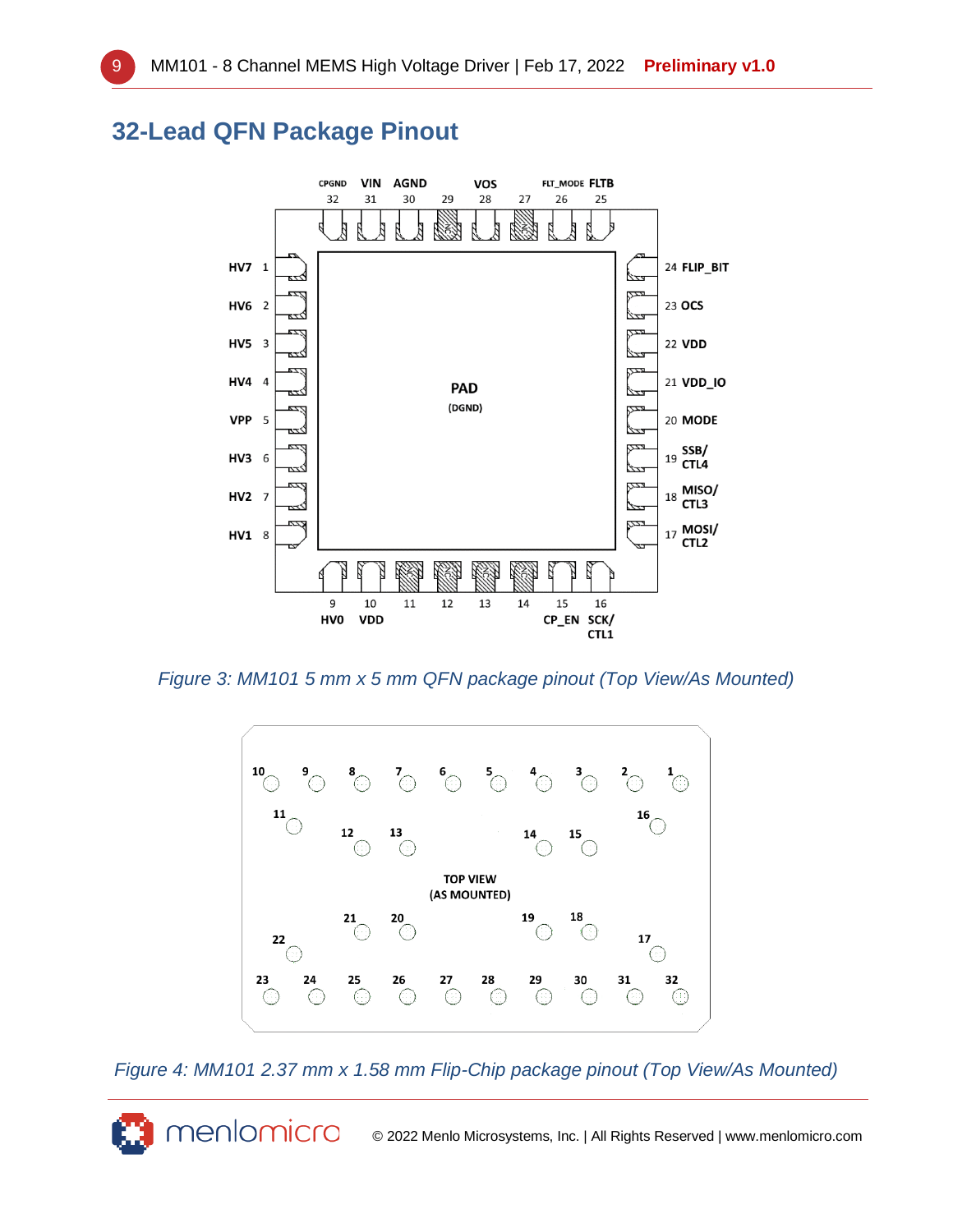#### **Table 7** Detailed Pin Description

| <b>QFN</b><br>Pin#   | <b>Flip Chip</b><br>Pin# | <b>Name</b> | <b>Description</b>                                                                                                                                                                                                 |
|----------------------|--------------------------|-------------|--------------------------------------------------------------------------------------------------------------------------------------------------------------------------------------------------------------------|
| $1-4, 6-$<br>9       | $2 - 9$                  | HV#         | High voltage outputs.                                                                                                                                                                                              |
| 5                    | 14, 15                   | <b>VPP</b>  | High-voltage input to the output drivers. Bypass<br>with a 4.7 nF, 200 V, 10 % C0G ceramic capacitor,<br>to the CPGND pin.                                                                                         |
| 10, 22               | 1, 20, 21                | <b>VDD</b>  | 3.3 V supply to digital/analog circuits. Bypass with<br>a low ESR 1 µF ceramic capacitor.                                                                                                                          |
| $11 - 14,$<br>27, 29 | 32                       | <b>NC</b>   | No Connect                                                                                                                                                                                                         |
| 15                   | 17                       | CP_EN       | Charge pump enable pin in GPIO mode. Pull-up to<br>VDD_IO to enable the charge pump. Has a built-in<br>pull-down resistor. Pin is ignored in SPI mode.                                                             |
| 16                   | 31                       | SCK/CTL1    | Clock input in SPI mode; HV output control in GPIO<br>mode. Has an internal pull-down resistor.                                                                                                                    |
| 17                   | 30                       | MOSI/CTL2   | SPI data input in SPI mode; HV output control in<br>GPIO mode. Has an internal pull-down resistor.                                                                                                                 |
| 18                   | 16                       | MISO/CTL3   | SPI data output in SPI mode; HV output control in<br>GPIO mode. Has an internal pull-down resistor.                                                                                                                |
| 19                   | 29                       | SSB/CTL4    | Chip select in SPI mode; HV output control in GPIO<br>mode. Has an internal pull-up resistor to VDD_IO<br>in SPI mode, and an internal pull-down resistor in<br>GPIO mode.                                         |
| 20                   | 28                       | <b>MODE</b> | Logic level input to switch inputs between SPI and<br>GPIO modes. Connect to GND for SPI mode.<br>Connect to VDD_IO for GPIO mode.                                                                                 |
| 21                   | 27                       | VDD_IO      | For 3.3 V nominal digital I/O levels, connect to<br>VDD. For alternate I/O levels, connect to a<br>separate supply $(+1.8V$ to $+5.0V$ ). Bypass with a<br>low ESR 1 µF ceramic capacitor if separate from<br>VDD. |
| 23                   | 26                       | <b>OCS</b>  | Output Current Select in GPIO mode. Connect to<br>VDD_IO for high level or GND for low level. Has<br>an internal pull-down resistor. Pin is ignored in SPI<br>mode.                                                |

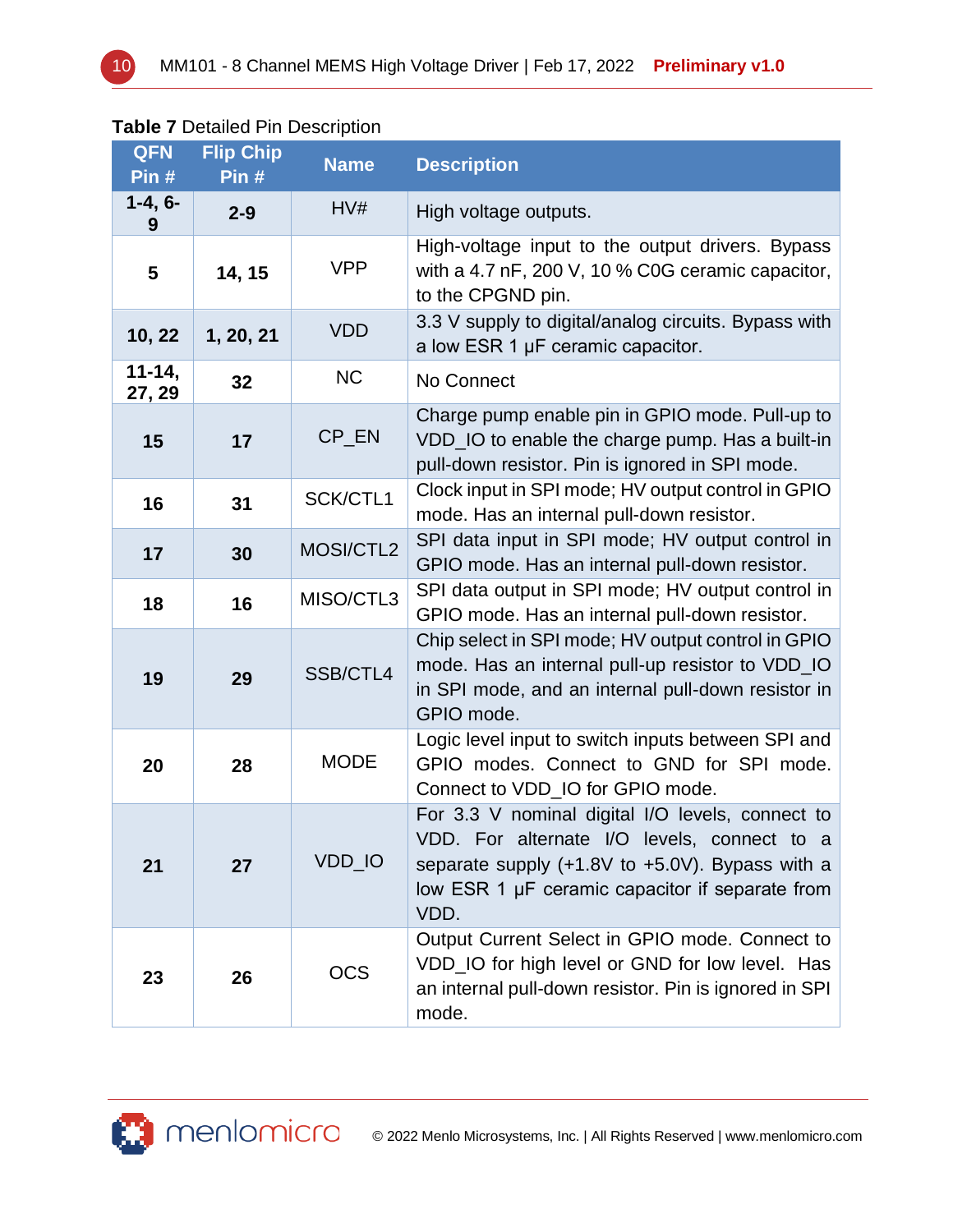| <b>QFN</b><br>Pin# | <b>Flip Chip</b><br>Pin# | <b>Name</b>     | <b>Description</b>                                                                                                                                                                                          |
|--------------------|--------------------------|-----------------|-------------------------------------------------------------------------------------------------------------------------------------------------------------------------------------------------------------|
| 24                 | 12, 13                   | <b>FLIP BIT</b> | In GPIO mode FLIP_BIT controls the<br>logic<br>mapping between CTL1-4 and HV0-7. Refer to<br>Table 8. Set high in SPI mode.                                                                                 |
| 25                 | 25                       | <b>FLTB</b>     | Fault indicator in GPIO and SPI modes. Open drain<br>output to allow "Wire-OR" of multiple ICs. Goes low<br>when fault is detected. Can be left open if not used.<br>Pull-up voltage must be $\leq$ VDD IO. |
| 26                 | 22                       | FLT MODE        | Fault Mode select in GPIO mode. Pull to VDD IO<br>to disable Fault Mode. Has a built-in pull-down<br>resistor. Pin is ignored in SPI mode.                                                                  |
| 28                 | 23                       | <b>VOS</b>      | Output voltage select in GPIO mode. Connect to<br>VDD_IO for high level or GND for low level. Has a<br>built-in pull-down resistor. Pin is ignored in SPI<br>mode.                                          |
| 30                 | 24                       | <b>AGND</b>     | Analog ground, should be connected to PCB<br>ground.                                                                                                                                                        |
| 31                 | 10                       | <b>VIN</b>      | Connect to 5 V power supply. Bypass with a low<br>ESR 1 µF ceramic capacitor. When using external<br>VPP supply (i.e. not using the internal charge<br>pump), connect VIN to CPGND.                         |
| 32                 | 11                       | <b>CPGND</b>    | Charge pump ground, should be connected to PCB<br>ground.                                                                                                                                                   |
| <b>PAD</b>         | 18, 19                   | <b>DGND</b>     | Digital ground, should be connected<br>to PCB<br>ground.                                                                                                                                                    |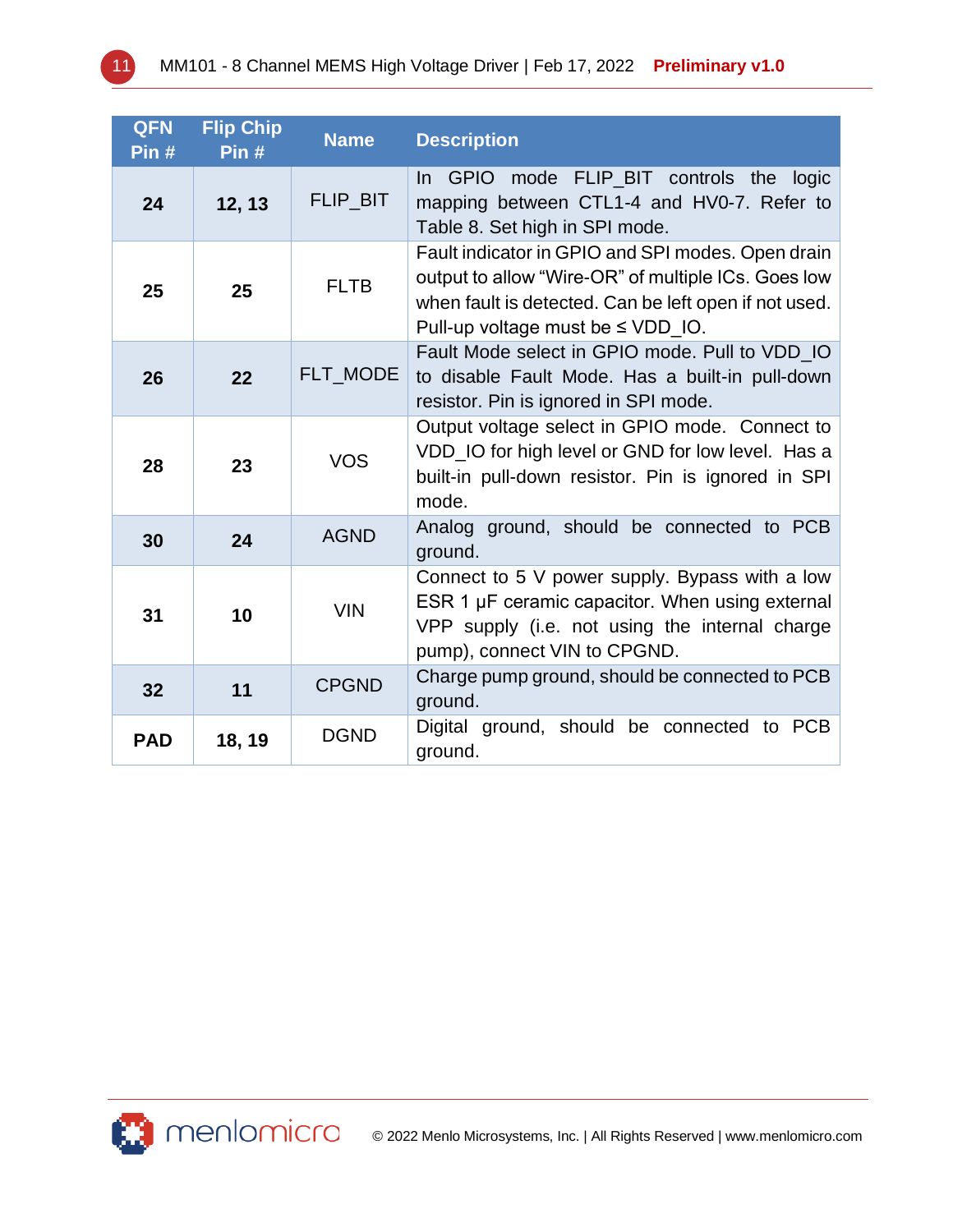# **Functional Description**

The MM101 is an 8-Channel Low-Voltage Serial to High-Voltage Parallel Converter with Push-Pull Outputs and an Internal Charge Pump Converter. The device is designed for MEMS applications where high voltage generation and driving capability are desired in a high integration form factor.

The device consists of three main design blocks: Internal Charge Pump, Communication Interface, and 8-High Voltage Push-Pull Drivers.

# **Charge Pump**

The Internal Charge Pump operates from a 5.0V nominal input to generate the high voltage VPP for the HV Drivers. The output voltage can be selected to be either 90V or 80V using the VOS pin in GPIO mode or VOSET bit in SPI mode.

The VOS pin has a low current internal pull-down to GND. If the pin is left open or connected to VDD, the output volt-age defaults to 80 V. Pulling the pin to VDD\_IO sets the output high level to 90V. Likewise, in SPI mode, if the VOSET register bit is zero, the output level (HV#) high levels are 80V. If VOSET is set to 1, the HV# output levels are 90V.

The charge pump is designed to simultaneously drive 8 High-Voltage Push-Pull Drivers with a total load capacitance of 10pF.

# **Supplying an External High Voltage**

If it is desired to use an external voltage instead of a charge pump:

- VIN should be connected to CPGND.
- VPP should be applied 0.1msec or more after VDD is applied.
- VOS pin should be set according to the VPP voltage that will be applied externally (80V/90V). This will ensure that the internal VPP under-voltage comparators function correctly.
- When using an external supply to drive VPP in GPIO mode, the status of the CP\_EN pin affects VPP under voltage faults.

# **High Voltage Outputs**

The eight, high-voltage outputs are powered from VPP and controlled by the digital inputs.

In SPI mode, the output current may be set to either the low level or high level by using the OCS register bit. The default state of OCS is a logic zero, which sets the output

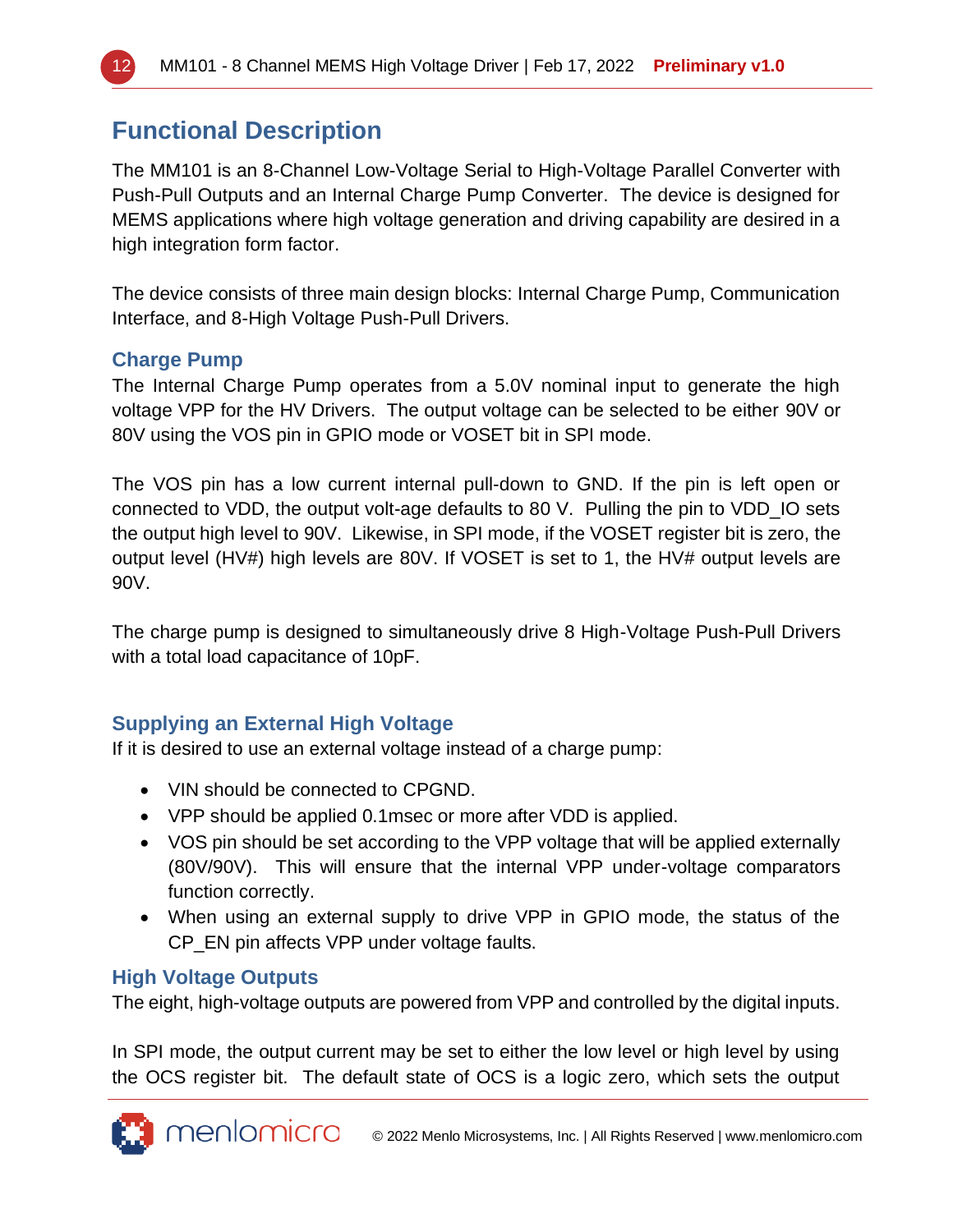

current level to low. In GPIO mode, the output current level is determined by the state of the OCS pin.

# **Programming**

### **Communication Interface**

The driver interface two modes of operation; **Serial** and **GPIO (Parallel)**, selected by the **MODE** input pin.<sup>1</sup>

All the SPI pins (except SSB pin), the FLIP\_BIT and the MODE pin have an internal pulldown resistor to ensure that no digital input pins can float.

The SSB pin has a pull-up current source in SPI mode. This ensures that the IC defaults to a disabled state in SPI mode. In GPIO mode, this pin is VIN4. In this case, the SSB pin has a pull-down resistor. This ensures that the input is low by default in GPIO mode.



#### *Figure 4: SPI Timing Diagram*

#### Serial Communication

menlomicro

MODE = 0, activates the 16-Bit Serial Peripheral Interface (SPI) module for operation. Multiple devices can be daisy-chained to drive multiple ICs using one SPI bus. (See Daisy Chain Operation figures 7 to 9)

The SPI works at any frequency up to a maximum of 33 MHz and may operate at significantly lower frequencies if the logic signals adhere to the data setup and hold requirements.

<sup>1</sup> If MODE is toggled from GPIO to SPI, it is a good practice to pulse SSB low before the first 16-bit transaction. This will reset the SPI and ensure that it is ready to receive the first data packet.

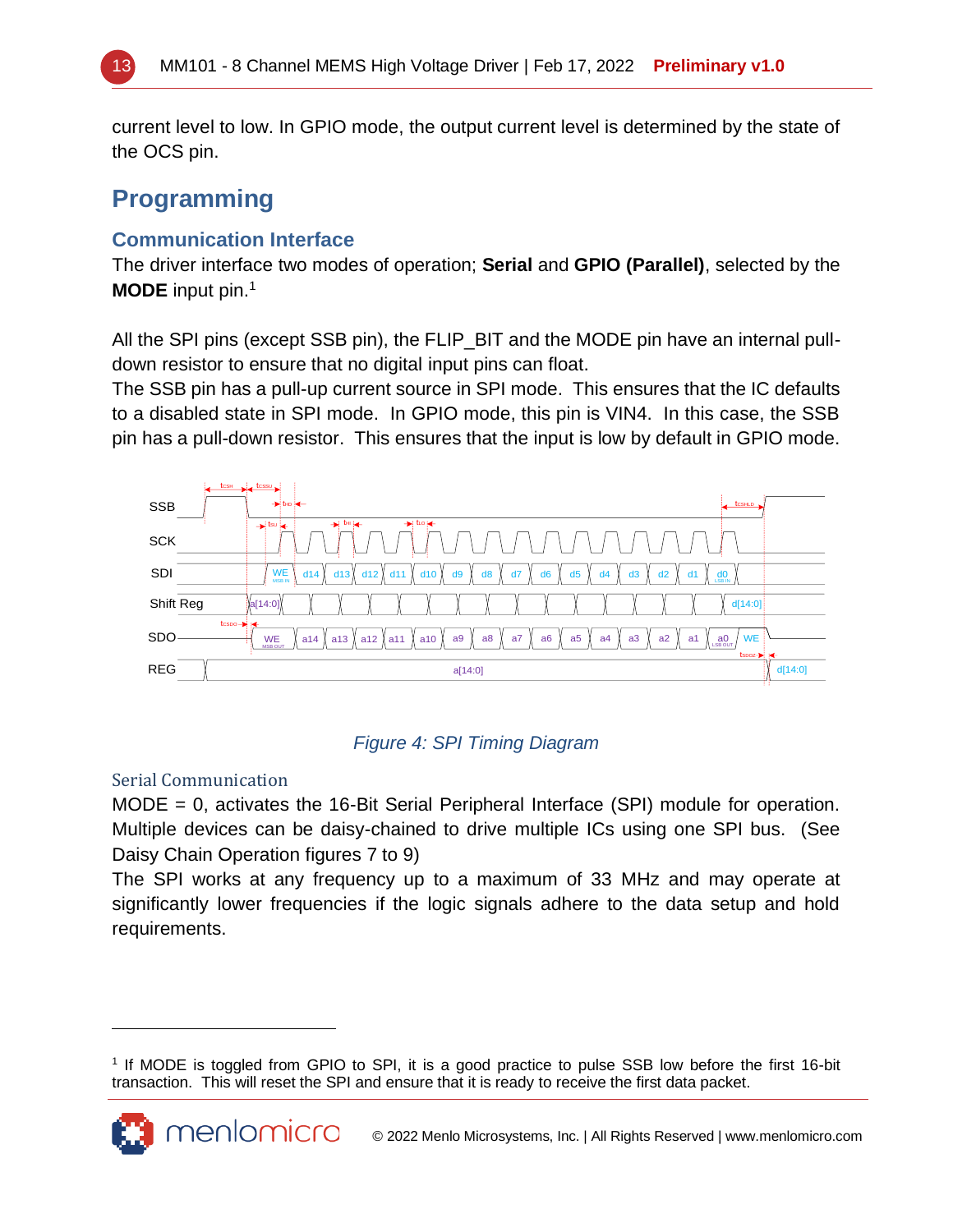

#### SPI Interface Mode

SPI timing diagrams are provided in Figures 4 to 9. In SPI mode, data transmission starts when SSB goes Low, causing the Target to output the Most Significant Bit (MSB) of data to the SDO (MISO) pin. Data transfer from Host to Target takes place during the rising edge of the clock (SCK), which is idle when SSB is High. This mode of operation requires data for Host and Target to be present on SDI (MOSI) before the rising edge of the clock (defining SDI to SCK setup time). Data is pushed out of the SDO (MISO) pin during the falling edge of the clock. After the first 16-bit transaction, Host writes the latest data  $(D_N)$ to Target, while Target passes its previous  $(D_N-1)$  stored data to the Host. Data is latched into the internal registers at the rising edge of SSB, if  $WR$  EN = 1.

#### SPI Data Format

SPI data is sent in a 16-bit format. The first MSB bit (WE), if high, enables the Write mode. The following 7 MSB bits hold the Control and Fault Status bits. The 8 LSB bits hold the Switch State bits.



### *Figure 5: SPI Read Only (1 IC, No Daisy Chain)*

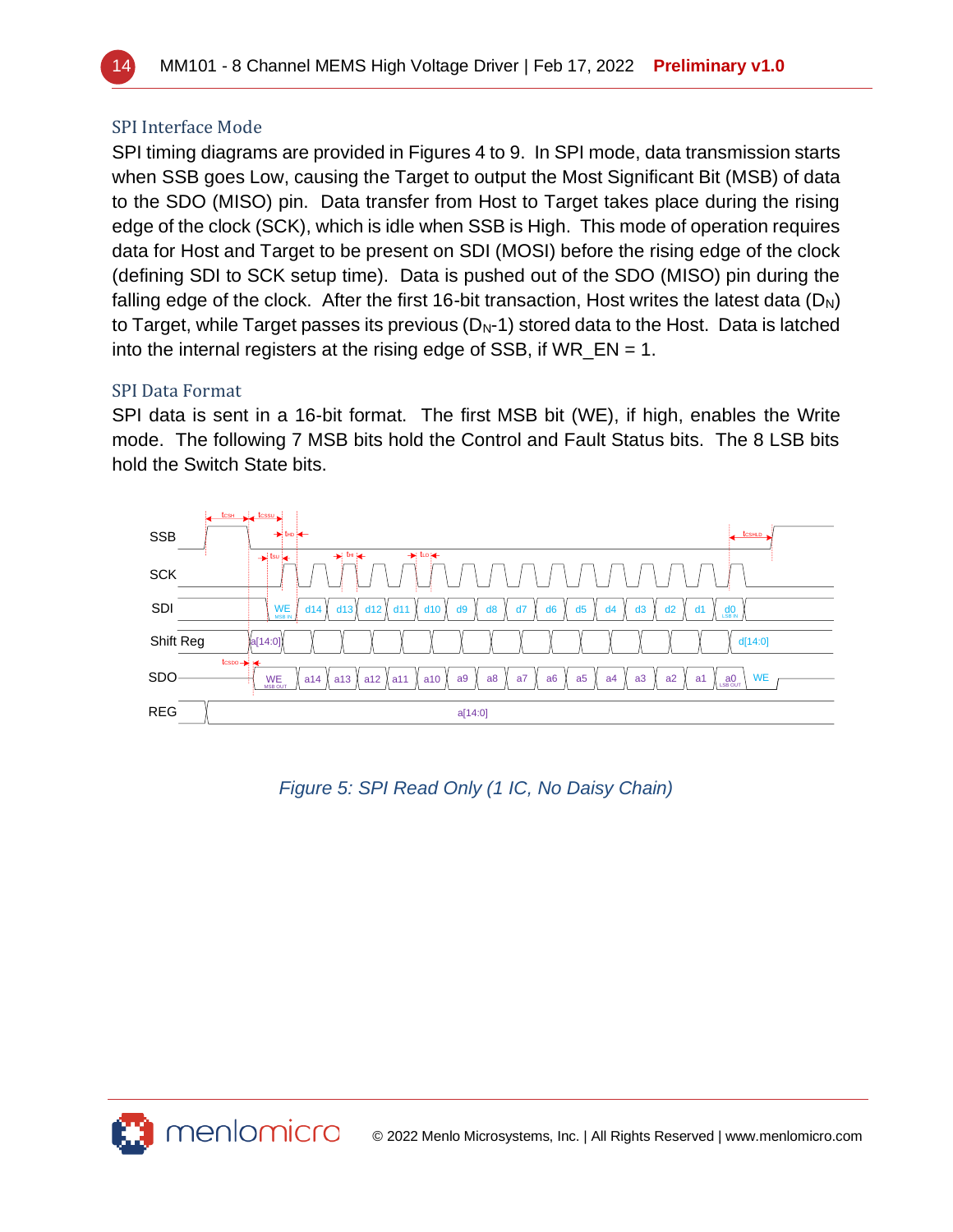

### *Figure 6: SPI Read & Write (1 IC, No Daisy Chain)*

#### SPI Control Registers

The SPI interface provides access to two 8-bit Internal Registers: Register STATE and Register CONTROL that are Read/Write registers. Register data is read by toggling SSB low and monitoring the data at the SDO pin while clocking the SCK pin. Register STATE holds the state of the 8 high-voltage outputs and is updated when SSB goes from LOW to HIGH, if the Write Enable bit is high.

Register CONTROL holds six control bits (OCSET, CPEN, VOSET, VPPCOMP, FLT MODE, and SLEEP), and the fault status bit (FSTAT). The MSB bit enables the Write mode if high.

In SPI mode, the OCS, VOS, CP\_EN and FLT\_MODE pins are ignored. Settings in the CONTROL register are used instead.

Note: The first row of the register tables below shows the read/write type, and default state. At power-on-reset (POR), all bits in both registers are set to LOW internally.

#### **STATE REGISTER**

| $R/W - 0$ | $R/W - 0$       | $R/W - 0$ | $R/W - 0$ | R/W - 0         | $R/W - 0$ | $R/W - 0$ | $R/W - 0$                   |
|-----------|-----------------|-----------|-----------|-----------------|-----------|-----------|-----------------------------|
| HV7       | HV <sub>6</sub> | HV5       | HV4       | HV <sub>3</sub> | HV2       | HV1       | H <sub>V</sub> <sub>0</sub> |
| bit 7     |                 |           |           |                 |           |           | bit 0                       |

bit 7: **HV7**

1 = HV7 Output is Enabled (High)

0 = HV7 Output is Disabled (Low)

bit 6: **HV6**

1 = HV6 Output is Enabled (High)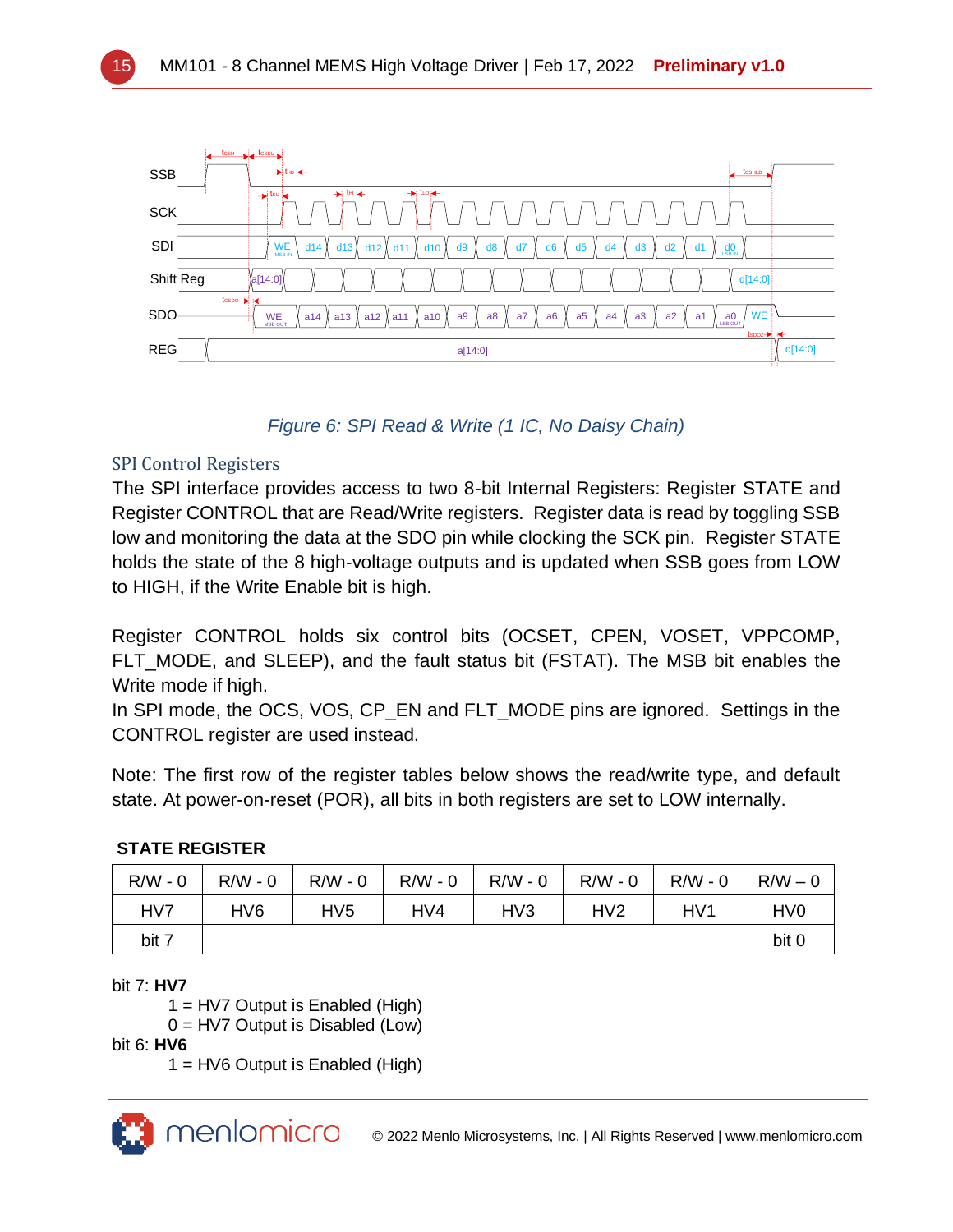0 = HV6 Output is Disabled (Low) bit 5: **HV5** 1 = HV5 Output is Enabled (High) 0 = HV5 Output is Disabled (Low) bit 4: **HV4** 1 = HV4 Output is Enabled (High) 0 = HV4 Output is Disabled (Low) bit 3: **HV3** 1 = HV3 Output is Enabled (High) 0 = HV3 Output is Disabled (Low) bit 2: **HV2** 1 = HV2 Output is Enabled (High) 0 = HV2 Output is Disabled (Low) bit 1: **HV1** 1 = HV1 Output is Enabled (High) 0 = HV1 Output is Disabled (Low) bit 0: **HV0** 1 = HV0 Output is Enabled (High) 0 = HV0 Output is Disabled (Low)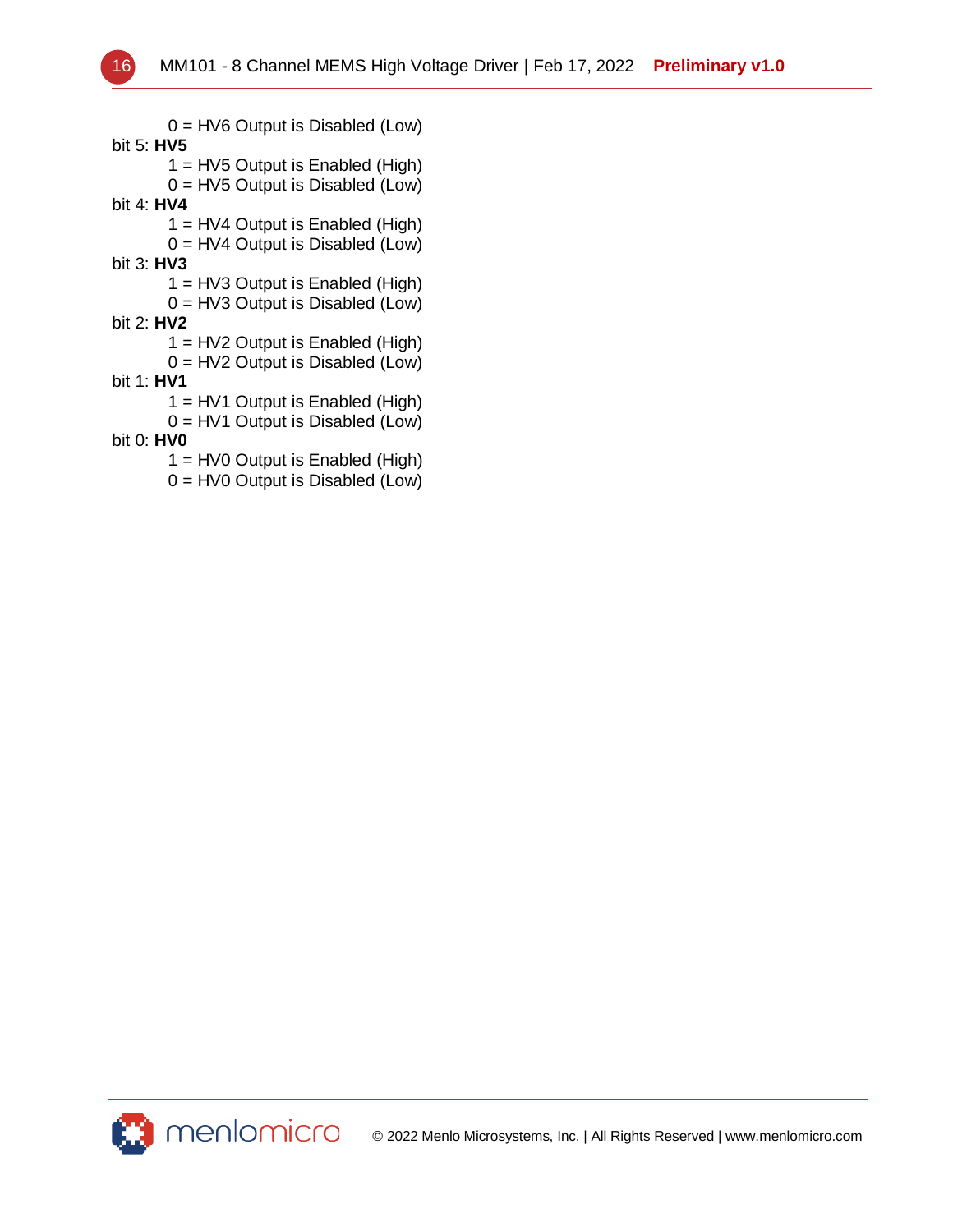

#### **CONTROL REGISTER**

| R/W - 0 | $R/W - 0$    | R/W - 0      | $R/W - 0$ | $R/W - 0$         | $R/W - 0$    | $R/W - 0$   | $R/W - 0$    |
|---------|--------------|--------------|-----------|-------------------|--------------|-------------|--------------|
| WR EN   | <b>FSTAT</b> | <b>SLEEP</b> |           | FLTMODE   VPPCOMP | <b>VOSET</b> | <b>CPEN</b> | <b>OCSET</b> |
| bit7    |              |              |           |                   |              |             | bit 0        |

#### bit 7: **WR\_EN**

1 = Enable write mode

 $0 =$  Disable Write mode (read only)

#### bit 6: **FSTAT<sup>2</sup>**

 $1 = VPP$  OR VDD Fault status = faulted

 $0 = VPP$  OR VDD Fault status = NOT faulted

#### bit 5: **SLEEP<sup>3</sup>**

1 = SLEEP mode active (all analog circuits disabled)

 $0 = SLEEP$  mode inactive (all analog circuits enabled)

#### bit 4: **FLTMODE**

- 1 = Fault Mode Disabled (shutdown Disabled)
- 0 = Fault Mode Enabled (shutdown Enabled)

#### bit 3: **VPPCOMP**

- 1 = VPP under-voltage comparator is disabled
- $0 = VPP$  under-voltage comparator is active

#### bit 2: **VOSET**

 $1 = VPP$  is set to its high level

 $0 = VPP$  is set to its low level

#### bit 1: **CPEN**

 $1 =$ Charge Pump is enabled

0 = Charge Pump is disabled

#### bit 0: **OCSET**

- $1 =$  Output current is set to its high level
- $0 =$  Output current is set to its low level

<sup>&</sup>lt;sup>2</sup> VPP and VDD faults are latched. Once this bit is set high, it must be written to 0 to clear the fault. <sup>3</sup> The SLEEP bit is forced low in GPIO mode.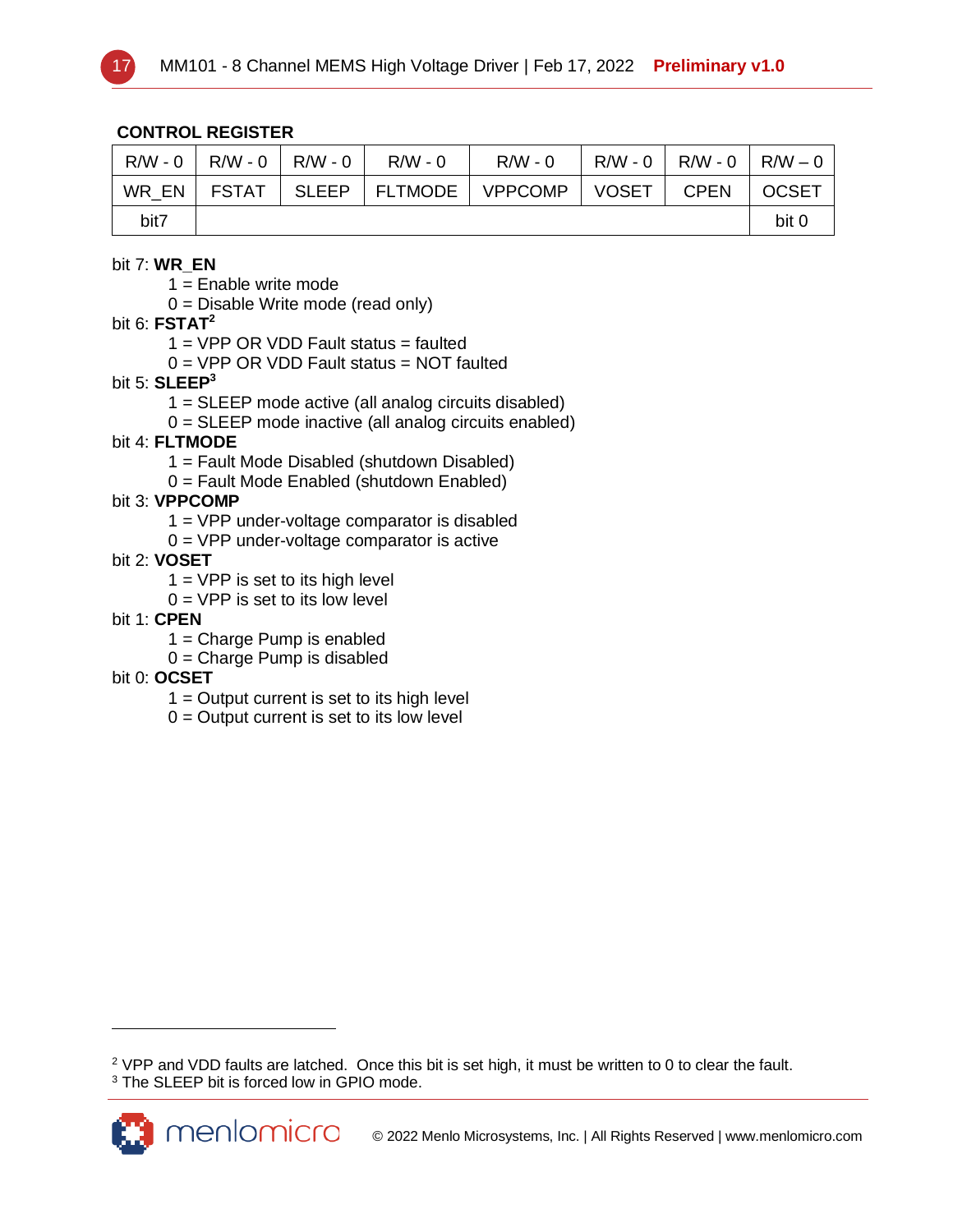

#### Daisy Chain Operation

•

Daisy chaining the ICs is permitted and involves connecting the SDO of one chip to the SDIN of the next chip in the chain, as shown in [Figure 7.](#page-17-0) SPI timing diagrams with daisychained devices are provided in [Figure 8](#page-17-1) and [Figure 9.](#page-17-2)



*Figure 7: SPI with 2 ICs Daisy-chained*

<span id="page-17-0"></span>



<span id="page-17-1"></span>

| <b>SSB</b>               |                                                                                                                                                                                                                                                                                        |         |
|--------------------------|----------------------------------------------------------------------------------------------------------------------------------------------------------------------------------------------------------------------------------------------------------------------------------------|---------|
| <b>SCK</b>               | ' \ / \ / \ / \ / \ / \ / \ / \ / \ / \<br>$\cdots$<br>//////                                                                                                                                                                                                                          |         |
| SDI <sub>1</sub>         | $\frac{1}{\log n}$ e14 e13 e12 e11 e10 e9<br>$d1 \frac{d0}{20N}$<br>d5<br>$M_{\rm max}$<br>d6<br>d4<br>d3<br>d2 $\sqrt{ }$<br>d14<br>e8<br>e7<br>d10 <sup>1</sup><br>d9<br>e5<br>e2 <sub>1</sub><br>e4<br>e3                                                                           |         |
| SDO <sub>1</sub><br>SDI2 | $M =$<br>WE<br>$WE_{max}$<br>$a1$ $a0$<br>$d14$ $d13$<br>a5<br>a4<br>a7<br>a2 1<br>$ $ a14 $ $ a13<br>a6<br>a3<br>a8<br>i I a12 I a11<br>a9<br>d12<br>d11<br>1a10                                                                                                                      |         |
| SDO <sub>2</sub>         | $WE$ <sub>Msn av</sub><br>$a1$ $a0$ $Wmax$<br><b>WE</b><br>-ь7 I<br>b6<br>bo<br>b8<br>b5<br>b2<br>$a14$ a13 $a12$ a11<br> a10 <br>a <sub>9</sub><br>b14 b13 b12 b11 b10<br>b9<br>b4<br><b>b3</b><br>b1 :<br>a7<br>a8<br>a <sub>6</sub><br>a <sub>5</sub><br>a2<br>a <sub>4</sub><br>a3 |         |
| REG1                     | a[14:0]                                                                                                                                                                                                                                                                                | e[14:0] |
| REG <sub>2</sub>         | b[14:0]                                                                                                                                                                                                                                                                                | d[14:0] |

<span id="page-17-2"></span>*Figure 9: SPI Read & Write (2 ICs Daisy-chained)*

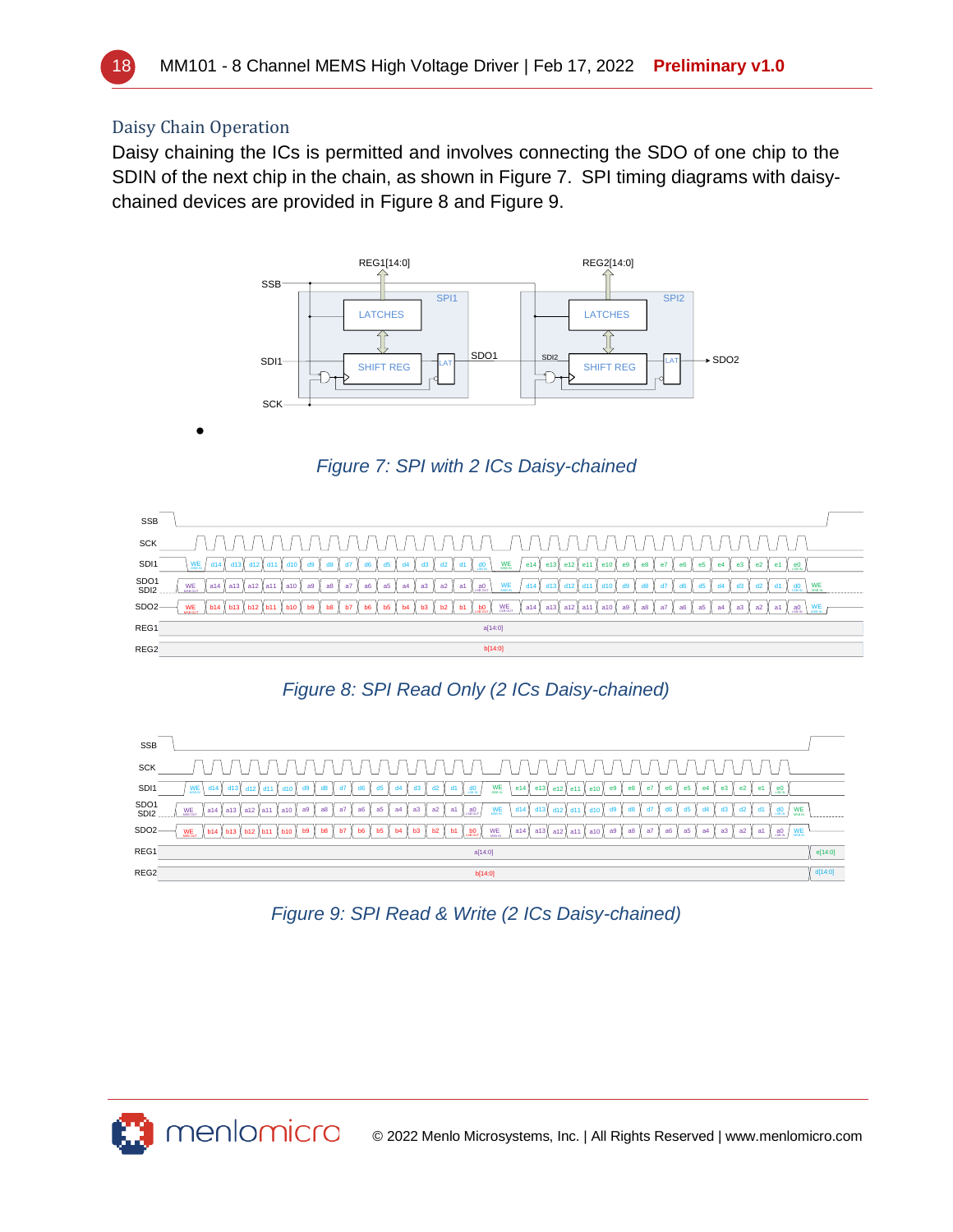

#### GPIO Communication

MODE = 1 activates the GPIO (General Purpose Input Output or Parallel Mode) Communication Mode. In this mode of operation, the SPI Interface pins act as parallel inputs, as described in the Detailed Pin Description.

|                |                           |                  | <b>Input Signals</b> |                  |                  | HV             |            |            |            |            |             |            |            |  |  |
|----------------|---------------------------|------------------|----------------------|------------------|------------------|----------------|------------|------------|------------|------------|-------------|------------|------------|--|--|
| Count          | <b>FLIP</b><br><b>BIT</b> | CTL <sub>4</sub> | CTL <sub>3</sub>     | CTL <sub>2</sub> | CTL <sub>1</sub> | $\overline{7}$ | 6          | 5          | 4          | 3          | $\mathbf 2$ | 1          | $\pmb{0}$  |  |  |
| 0              | $\mathbf{1}$              | 0                | $\mathbf 0$          | 0                | $\mathbf 0$      | <b>OFF</b>     | <b>OFF</b> | <b>OFF</b> | <b>OFF</b> | <b>OFF</b> | <b>OFF</b>  | <b>OFF</b> | <b>OFF</b> |  |  |
| $\mathbf{1}$   | $\mathbf{1}$              | 0                | 0                    | $\mathbf 0$      | $\overline{1}$   | OFF            | <b>OFF</b> | OFF        | OFF        | <b>OFF</b> | OFF         | OFF        | ON         |  |  |
| $\overline{2}$ | $\mathbf{1}$              | $\mathbf 0$      | 0                    | $\mathbf{1}$     | 0                | <b>OFF</b>     | <b>OFF</b> | <b>OFF</b> | <b>OFF</b> | <b>OFF</b> | <b>OFF</b>  | ON         | <b>OFF</b> |  |  |
| 3              | $\mathbf{1}$              | $\mathbf 0$      | $\mathbf 0$          | $\mathbf{1}$     | $\overline{1}$   | <b>OFF</b>     | <b>OFF</b> | <b>OFF</b> | <b>OFF</b> | <b>OFF</b> | ON          | <b>OFF</b> | <b>OFF</b> |  |  |
| 4              | $\mathbf{1}$              | $\mathbf 0$      | 1                    | 0                | $\mathbf 0$      | <b>OFF</b>     | <b>OFF</b> | <b>OFF</b> | <b>OFF</b> | ON         | <b>OFF</b>  | <b>OFF</b> | <b>OFF</b> |  |  |
| 5              | 1                         | 0                | 1                    | 0                | $\mathbf{1}$     | <b>OFF</b>     | <b>OFF</b> | <b>OFF</b> | ON         | <b>OFF</b> | <b>OFF</b>  | <b>OFF</b> | <b>OFF</b> |  |  |
| 6              | 1                         | 0                | 1                    | 1                | 0                | <b>OFF</b>     | <b>OFF</b> | ON         | <b>OFF</b> | <b>OFF</b> | <b>OFF</b>  | <b>OFF</b> | <b>OFF</b> |  |  |
| 7              | 1                         | 0                | 1                    | $\overline{1}$   | 1                | <b>OFF</b>     | ON         | <b>OFF</b> | <b>OFF</b> | <b>OFF</b> | <b>OFF</b>  | <b>OFF</b> | <b>OFF</b> |  |  |
| 8              | 1                         | $\mathbf{1}$     | 0                    | 0                | 0                | ON             | <b>OFF</b> | <b>OFF</b> | <b>OFF</b> | <b>OFF</b> | <b>OFF</b>  | <b>OFF</b> | <b>OFF</b> |  |  |
| 9              | 1                         | $\overline{1}$   | $\mathbf 0$          | 0                | $\mathbf{1}$     | ON             | <b>OFF</b> | ON         | <b>OFF</b> | ON         | <b>OFF</b>  | <b>OFF</b> | ON         |  |  |
| 10             | 1                         | $\overline{1}$   | $\mathbf 0$          | $\mathbf{1}$     | $\mathbf 0$      | ON             | <b>OFF</b> | ON         | <b>OFF</b> | <b>OFF</b> | ON          | ON         | <b>OFF</b> |  |  |
| 11             | 1                         | $\mathbf{1}$     | 0                    | $\mathbf{1}$     | $\mathbf{1}$     | ON             | <b>OFF</b> | <b>OFF</b> | ON         | ON         | <b>OFF</b>  | ON         | <b>OFF</b> |  |  |
| 12             | $\mathbf{1}$              | $\overline{1}$   | 1                    | 0                | $\mathbf 0$      | <b>OFF</b>     | ON         | ON         | <b>OFF</b> | ON         | <b>OFF</b>  | ON         | <b>OFF</b> |  |  |
| 13             | $\mathbf{1}$              | $\overline{1}$   | $\overline{1}$       | $\mathbf 0$      | 1                | ON             | <b>OFF</b> | ON         | OFF        | ON         | <b>OFF</b>  | ΟN         | OFF        |  |  |
| 14             | $\mathbf{1}$              | $\overline{1}$   | 1                    | $\overline{1}$   | 0                | <b>OFF</b>     | <b>ON</b>  | <b>OFF</b> | ON         | <b>OFF</b> | ON          | <b>OFF</b> | ON         |  |  |
| 15             | $\mathbf{1}$              | $\overline{1}$   | 1                    | $\mathbf{1}$     | $\overline{1}$   | <b>OFF</b>     | <b>OFF</b> | <b>OFF</b> | <b>OFF</b> | <b>OFF</b> | <b>OFF</b>  | <b>OFF</b> | <b>OFF</b> |  |  |
| 16             | 0                         | 0                | 0                    | 0                | $\pmb{0}$        | <b>OFF</b>     | <b>OFF</b> | <b>OFF</b> | <b>OFF</b> | <b>OFF</b> | <b>OFF</b>  | <b>OFF</b> | <b>OFF</b> |  |  |
| 17             | 0                         | 0                | 0                    | 0                | 1                | ON             | <b>OFF</b> | <b>OFF</b> | <b>OFF</b> | <b>OFF</b> | <b>OFF</b>  | <b>OFF</b> | ON         |  |  |
| 18             | 0                         | $\mathbf 0$      | 0                    | 1                | $\mathbf 0$      | <b>OFF</b>     | ON         | <b>OFF</b> | <b>OFF</b> | <b>OFF</b> | <b>OFF</b>  | ON         | <b>OFF</b> |  |  |
| 19             | 0                         | $\mathbf 0$      | 0                    | $\mathbf{1}$     | $\overline{1}$   | ON             | ON         | <b>OFF</b> | <b>OFF</b> | <b>OFF</b> | <b>OFF</b>  | ON         | ON         |  |  |
| 20             | 0                         | 0                | $\mathbf{1}$         | 0                | 0                | <b>OFF</b>     | <b>OFF</b> | ON         | <b>OFF</b> | <b>OFF</b> | ON          | <b>OFF</b> | <b>OFF</b> |  |  |
| 21             | 0                         | 0                | $\mathbf{1}$         | 0                | $\mathbf{1}$     | ON             | <b>OFF</b> | ON         | <b>OFF</b> | <b>OFF</b> | ON          | <b>OFF</b> | ON         |  |  |
| 22             | $\mathbf 0$               | 0                | 1                    | $\mathbf{1}$     | 0                | <b>OFF</b>     | ON         | ON         | <b>OFF</b> | <b>OFF</b> | ON          | ON         | <b>OFF</b> |  |  |
| 23             | $\mathbf 0$               | $\mathbf 0$      | $\overline{1}$       | $\overline{1}$   | $\overline{1}$   | ON             | ON         | ON         | <b>OFF</b> | <b>OFF</b> | ON          | ON         | ON         |  |  |
| 24             | 0                         | $\mathbf{1}$     | 0                    | $\mathbf 0$      | $\mathbf 0$      | <b>OFF</b>     | <b>OFF</b> | <b>OFF</b> | ON         | ON         | <b>OFF</b>  | <b>OFF</b> | <b>OFF</b> |  |  |
| 25             | 0                         | $\overline{1}$   | 0                    | 0                | $\overline{1}$   | ON             | <b>OFF</b> | <b>OFF</b> | ON         | ON         | <b>OFF</b>  | <b>OFF</b> | ON         |  |  |
| 26             | 0                         | $\overline{1}$   | 0                    | $\overline{1}$   | 0                | <b>OFF</b>     | <b>ON</b>  | <b>OFF</b> | ON         | ON         | <b>OFF</b>  | ON         | <b>OFF</b> |  |  |
| 27             | 0                         | $\mathbf{1}$     | $\pmb{0}$            | $\mathbf{1}$     | $\mathbf{1}$     | ON             | ON         | <b>OFF</b> | ON         | ON         | <b>OFF</b>  | ON         | ON         |  |  |
| 28             | 0                         | $\overline{1}$   | 1                    | 0                | 0                | <b>OFF</b>     | <b>OFF</b> | ON         | ON         | ON         | ON          | <b>OFF</b> | <b>OFF</b> |  |  |
| 29             | 0                         | $\mathbf{1}$     | 1                    | 0                | $\overline{1}$   | ON             | <b>OFF</b> | ON         | ON         | ON         | ON          | <b>OFF</b> | ON         |  |  |
| 30             | 0                         | $\mathbf{1}$     | 1                    | 1                | 0                | <b>OFF</b>     | ON         | ON         | ON         | ON         | ON          | ON         | <b>OFF</b> |  |  |
| 31             | 0                         | 1                | 1                    | $\mathbf{1}$     | 1                | ON             | ON         | ON         | ON         | ON         | ON          | ON         | ON         |  |  |

#### <span id="page-18-0"></span>**Table 8 HV# State Table in GPIO mode**

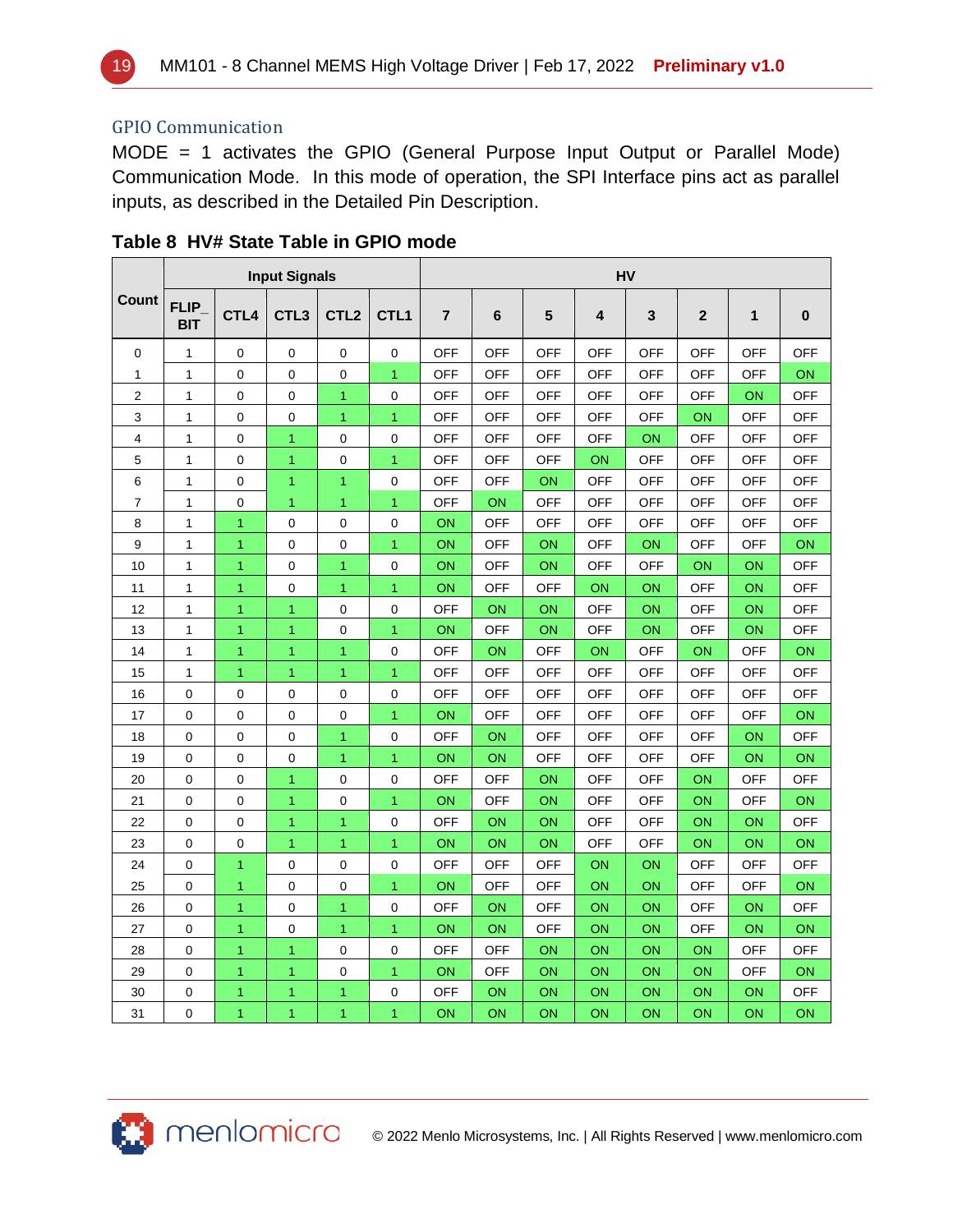

#### **Fault Conditions**

There are two comparators<sup>4</sup> that can signal a fault condition - VDD under voltage fault and VPP under voltage fault. Faults are reported differently depending on the mode of communication - SPI or GPIO. The outputs of the VDD and VPP fault comparators are logically OR'ed. The output of the OR gate controls the FLTB pin. FLTB is an open-drain output and is ON (low impedance) if either fault is detected. In SPI mode, bit 6 of the CONTROL register provides VDD and VPP fault status.

At start-up, the FLTB pin is held OFF (high impedance). It is allowed to change state only after each voltage goes past its Enable threshold (VDD goes higher than UVLO<sub>RISE</sub> and VPP goes higher than  $V_{EN}$ . This prevents a race condition at startup.

Once VDD and VPP go above their thresholds, the comparators monitoring VDD and VPP actively monitor for faults. If VDD goes below UVLO $_{FALL}$  or VPP goes below VPP $_{DIS}$ , a fault condition is signaled by setting the FLTB pin low and the Fault Status bit high (bit 6 in the CONTROL register). The FLTB pin returns to an open state when the fault condition is cleared – the FSTAT bit remains latched high until it is cleared via a SPI write. If Fault Mode is enabled (in GPIO mode, FLT\_MODE pin = 0, in SPI mode, FLT\_MODE  $bit = 0$ , the outputs are all set low and the charge pump is turned off. The user must toggle the CP\_EN pin (GPIO mode) or the CPEN register bit (SPI mode) low and then high to re-start the device.

If Fault Mode is disabled (in GPIO mode, FLT\_MODE pin = 1; in SPI mode, FLT\_MODE  $bit = 1$ , no action is taken by the IC. The fault condition is reported but does not affect the charge pump operation or switch states.

<sup>4</sup> The VPP under voltage comparator can be disabled. In SPI mode, it is disabled when the VPPCOMP bit in the CONTROL register is high. In GPIO mode, the comparator is disabled when CP\_EN pin is set low.

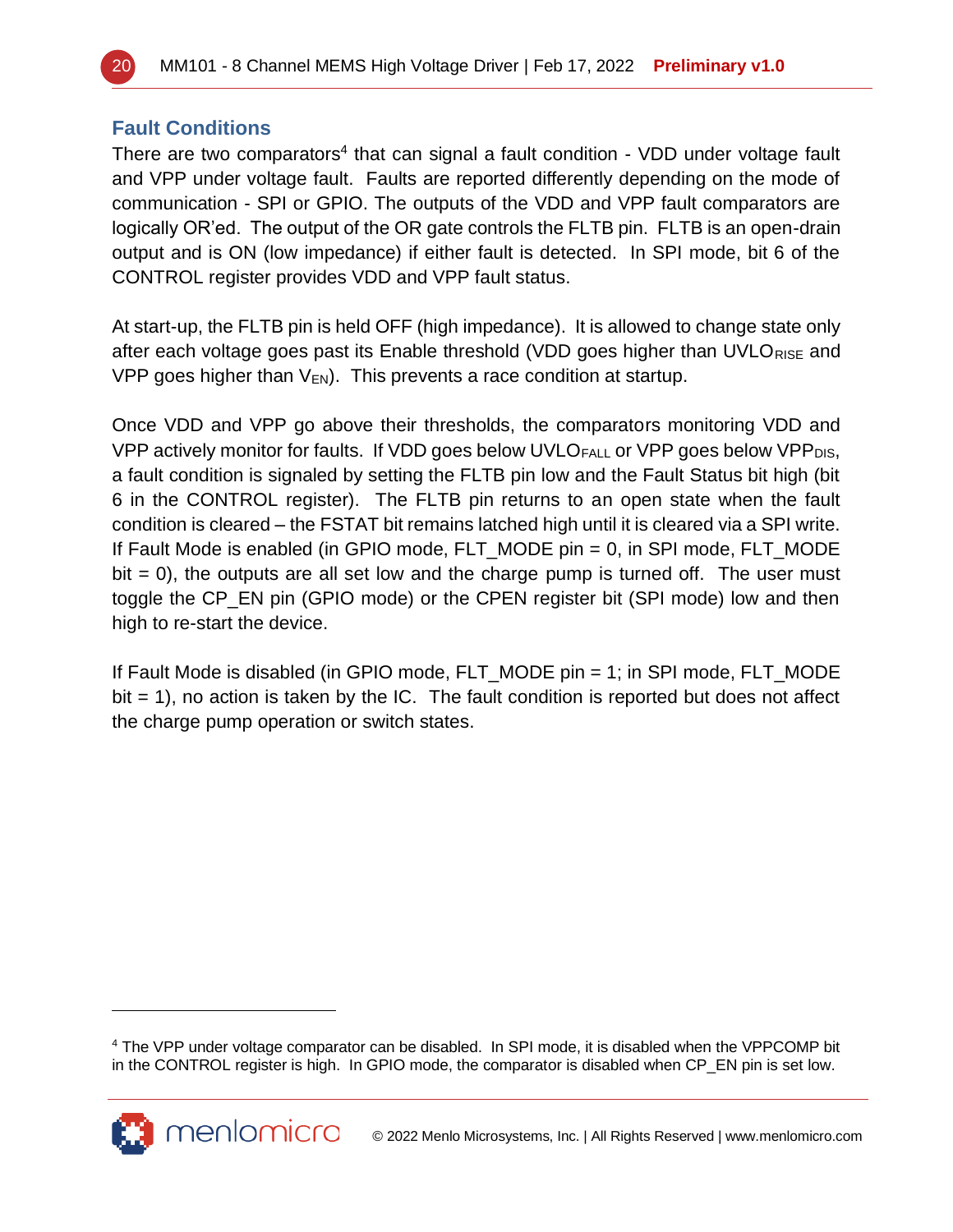

*Figure 3: Flowchart for Fault*

Notes:

1) The un-faulted supply continues to be monitored when a fault occurs. The FLT signal remains faulted until both supplies are above their brownout trip level.

2) VDD\_IO is not monitored unless it is connected to VDD.

3) VPP is not monitored if: VPPCOMP = 1 in SPI mode OR the CP\_EN pin is low In GPIO mode.

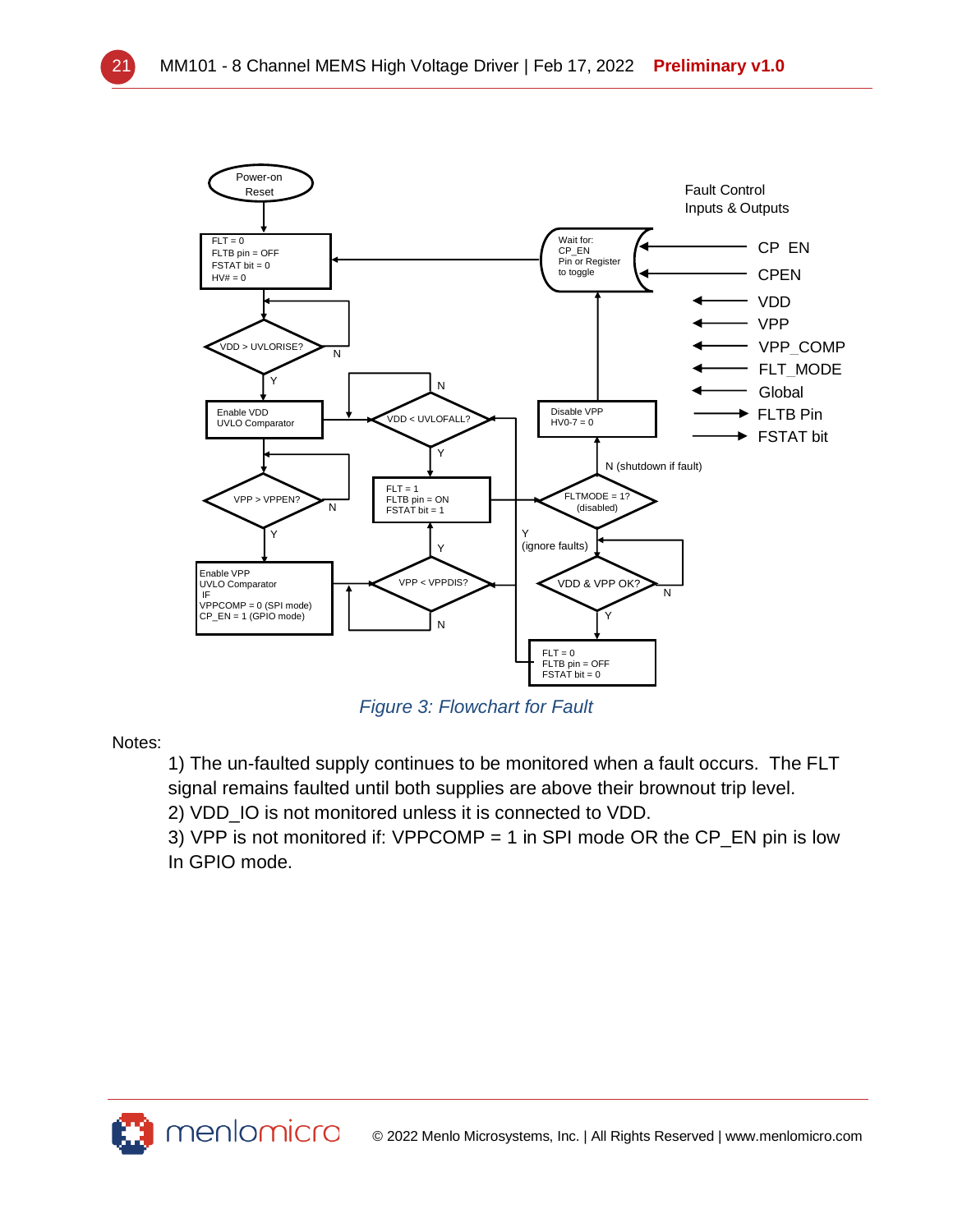# **External Circuitry**

The MM101 internal driver requires external circuitry to operate its charge pump. The diagram below shows the suggested bypass capacitors that have been used with good results. Menlo Micro recommends selecting components with equal or better performance.



*Figure 10: MM101 Application Diagram*



© 2022 Menlo Microsystems, Inc. | All Rights Reserved | www.menlomicro.com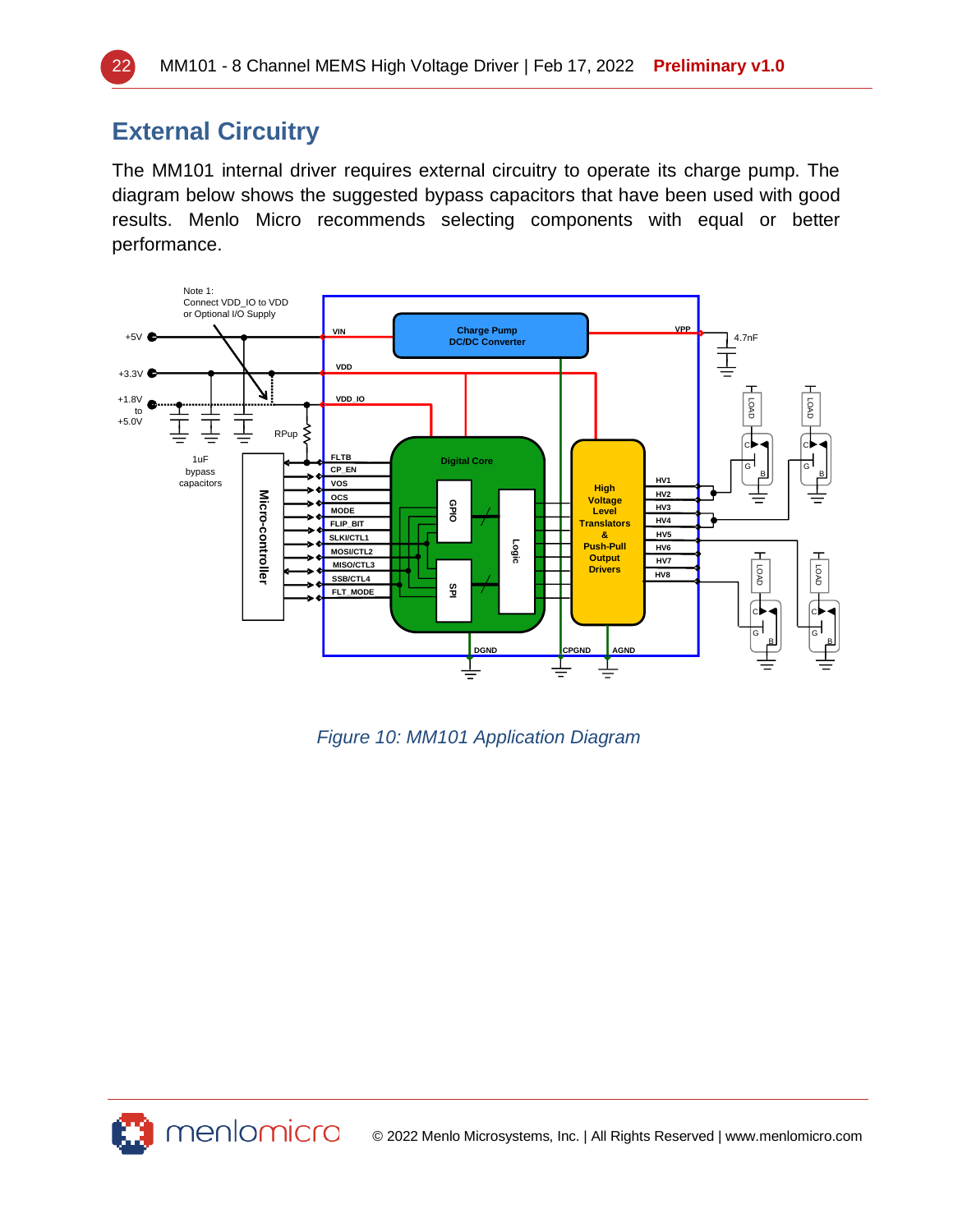

# **QFN Package Drawing**

The 5 mm x 5 mm 32P QFN package drawing is below.



| <b>Figure 11 QFN Package Drawing</b> |
|--------------------------------------|



© 2022 Menlo Microsystems, Inc. | All Rights Reserved | www.menlomicro.com

 $\frac{5.00}{3.20}$ 

 $0.50$ 

 $0.50$ 

 $0.40$ 

 $5.10$  $3.25$ 

 $\frac{1}{1}$ 

 $0.45$ 

E

E<sub>2</sub>

 $4.90$ 

 $3.15$ 

 $-- \overline{\phantom{a}}$ 

 $0.35$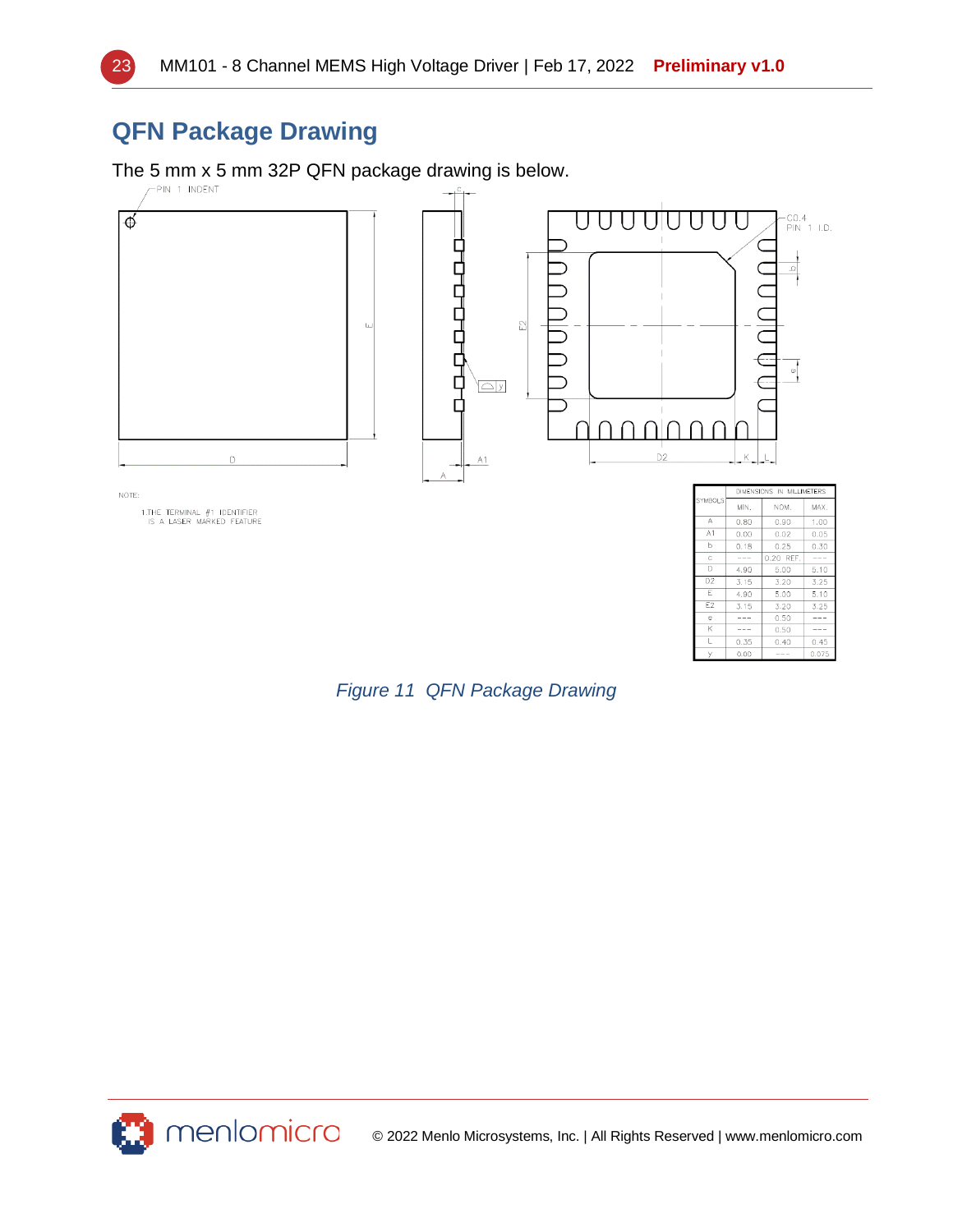# **Flip Chip Package Drawing**

The 2.37 mm x 1.58 mm **WLCSP** Flip Chip package drawing is below.



#### **Table 9 Flip-chip SOLDER BALL locations**

| <b>Ball</b>    | <b>Signal</b>   | X      | v    | <b>Ball</b> | Signal      | X      | Υ      | <b>Ball</b> | <b>Signal</b> | X      | $\checkmark$ |
|----------------|-----------------|--------|------|-------------|-------------|--------|--------|-------------|---------------|--------|--------------|
| #              | <b>Name</b>     | (num)  | (um) | #           | <b>Name</b> | (um)   | (um)   | #           | <b>Name</b>   | (um)   | (num)        |
|                | <b>VDD</b>      | $-990$ | 458  | 12          | FLIP BIT    | 550    | 146    | 23          | NC.           | 990    | $-572$       |
| $\overline{2}$ | HV <sub>0</sub> | $-770$ | 458  | 13          | FLIP BIT    | 330    | 146    | 24          | <b>AGND</b>   | 770    | $-572$       |
| 3              | HV <sub>1</sub> | $-550$ | 458  | 14          | <b>VPP</b>  | $-330$ | 146    | 25          | <b>FLTB</b>   | 550    | $-572$       |
| 4              | HV2             | $-330$ | 458  | 15          | <b>VPP</b>  | $-550$ | 146    | 26          | <b>NC</b>     | 330    | $-572$       |
| 5              | HV3             | $-110$ | 458  | 16          | MISO / CTL3 | $-880$ | 252    | 27          | VDD IO        | 110    | $-572$       |
| 6              | HV4             | 110    | 458  | 17          | CP EN       | $-880$ | $-366$ | 28          | <b>MODE</b>   | $-110$ | $-572$       |
|                | HV <sub>5</sub> | 330    | 458  | 18          | <b>DGND</b> | $-550$ | $-260$ | 29          | SSB / CTL4    | $-330$ | $-572$       |
| 8              | HV <sub>6</sub> | 550    | 458  | 19          | <b>DGND</b> | $-330$ | $-260$ | 30          | MOSI / CTL2   | $-550$ | $-572$       |
| 9              | HV7             | 770    | 458  | 20          | <b>VDD</b>  | 330    | $-260$ | 31          | SCK / CTL1    | $-770$ | $-572$       |
| 10             | <b>VIN</b>      | 990    | 458  | 21          | <b>VDD</b>  | 550    | $-260$ | 32          | NC.           | $-990$ | $-572$       |
| 11             | <b>CPGND</b>    | 880    | 252  | 22          | FLT MODE    | 880    | -366   |             |               | ۰      |              |

X-Y position = Ball center with respect to Die Center Bump Diameter = 100um to 105um

Bump Height = 80um

*Figure 12 Solder Balls Drawing*



© 2022 Menlo Microsystems, Inc. | All Rights Reserved | www.menlomicro.com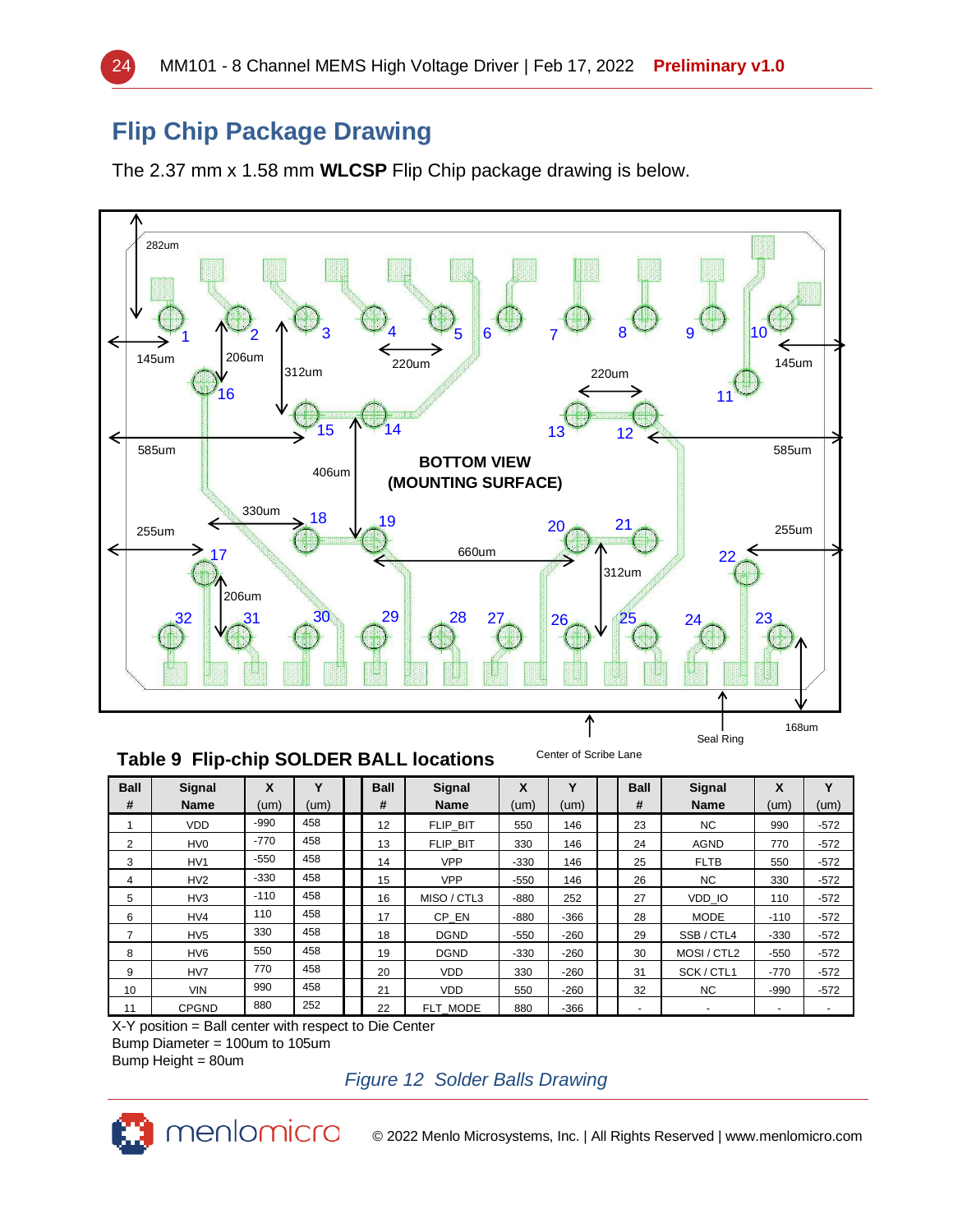

### **Recommended Solder Reflow Profile**

### *Figure 13: Reflow Profile*

Follow Moisture Sensitivity Level (MSL) 3 handling precautions specified in IPC/JEDEC J-STD-020.

# **Storage and Shelf Life**

Under typical industry storage conditions ( ≤30 °C/60% RH) in Moisture Barrier Bags:

- Customer Shelf Life: 24 months from customer receipt date
- Extended Shelf Life: 60 months from customer receipt date if re-bagged every 32 months or less.

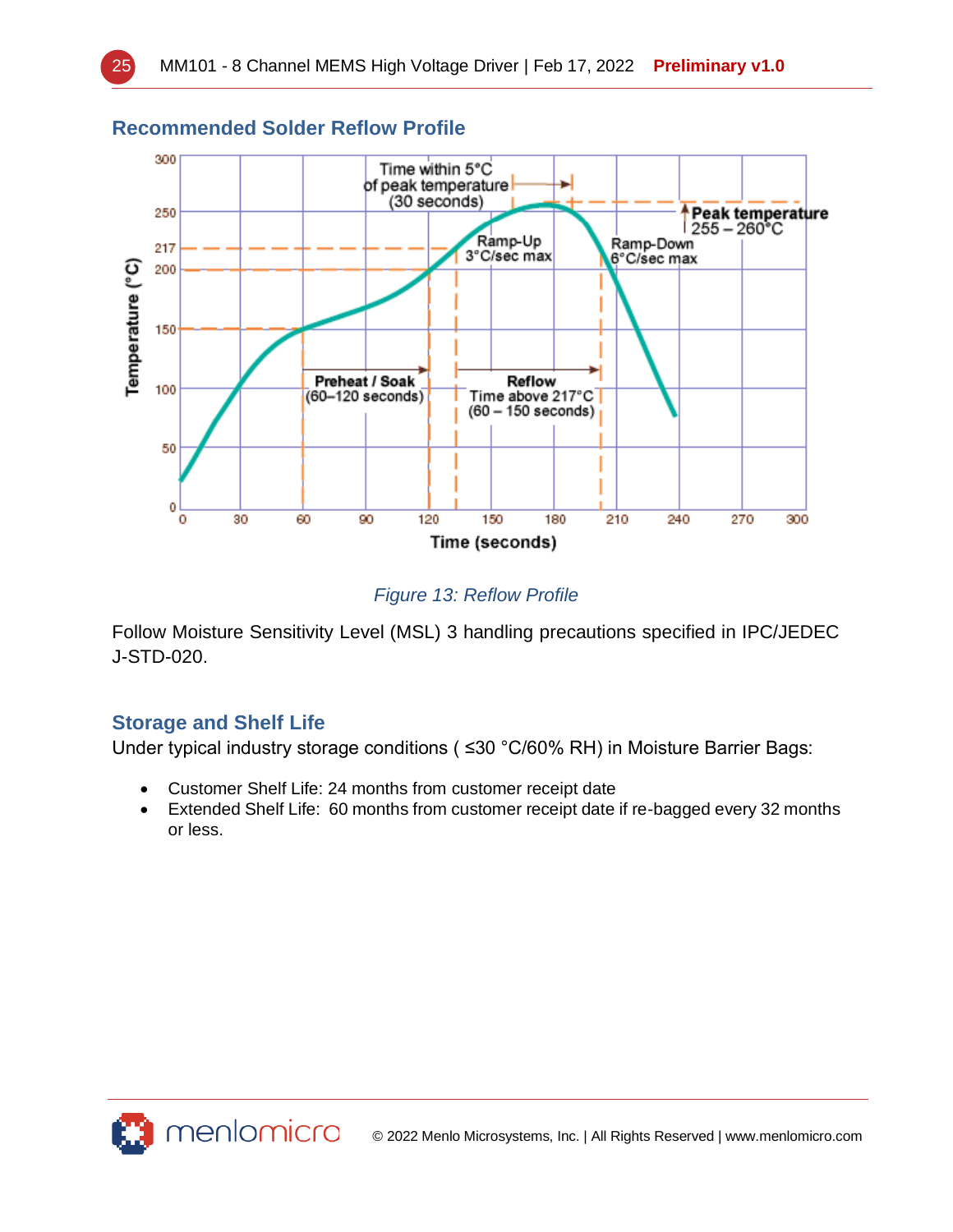

# **Package Options and Ordering Information**

# **Ordering Information**

| <b>Part Number</b> | <b>ECCN</b> | <b>Package</b>              | <b>Temp Range</b>                   |
|--------------------|-------------|-----------------------------|-------------------------------------|
| <b>MM101-02</b>    | EAR99       | 5.0 mm x 5.0 mm 32P QFN     | $-55^{\circ}$ C to $+125^{\circ}$ C |
| <b>MM101-03</b>    | EAR99       | 2.37 mm x 1.58 mm 32P WLCSP | $-55^{\circ}$ C to $+125^{\circ}$ C |
| MM101EVK           | EAR99       | USB Driver Board with MM101 |                                     |